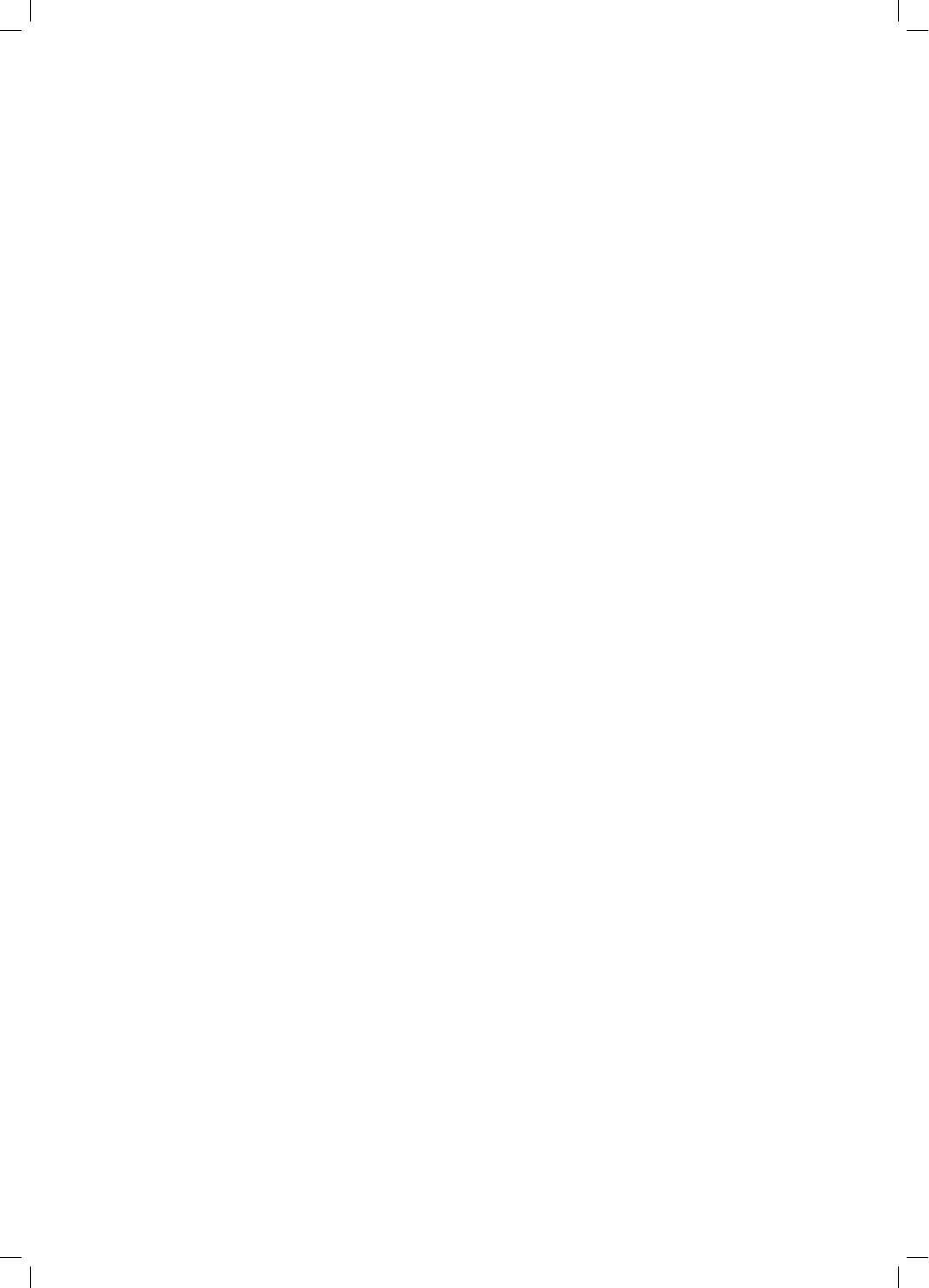### Content

| Ι.  | <b>Background</b>                                                                   | 4  |
|-----|-------------------------------------------------------------------------------------|----|
| Ш.  | Overview of the recommendations from the second<br>implementation phase (2010–2012) | 8  |
| Ш.  | <b>Measures (2013–2016)</b>                                                         | 9  |
| IV. | <b>Monitoring of implementation measures</b>                                        | 22 |
| V.  | <b>Further development of NAP 1325</b>                                              | 23 |
| VI. | <b>Resources</b>                                                                    | 23 |
|     | <b>VII. Examples of implementation</b>                                              | 24 |
|     | <b>VIII. Glossary</b>                                                               | 27 |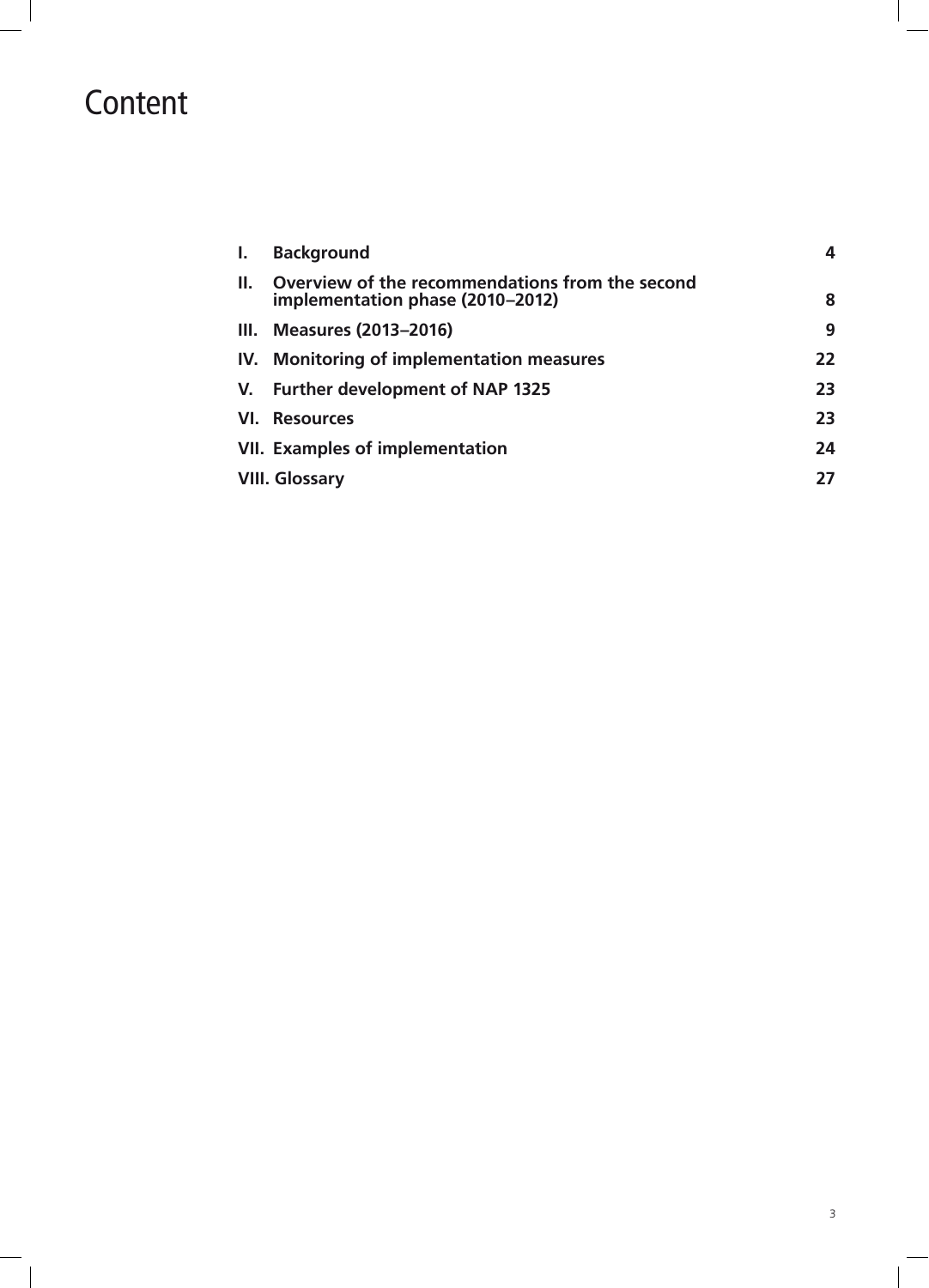### I. Background

"While noting the diversity of conflicts and the complexity of bringing hostilities to an end, the Committee emphasizes that the transitional period and the multiple peace-building activities in the post-conflict context provide strategic opportunities for transformation in all areas of women's lives."<sup>1</sup> CEDAW Committee (2011)

> Women and men are affected by armed conflicts in different ways, and creating a stable and secure environment requires the equal participation of all members of society. The UN Security Council has explicitly recognised this reality since the year 2000. In the past 13 years it has passed seven resolutions entitled "Women, Peace and Security" outlining the relevant commitments of the UN and the member states and appealing to all parties involved in armed conflicts.2 Resolution 1325 (2000) is the first UN Security Council resolution to expressly mention the particular effect that armed conflicts have on women and girls and it underlines the importance of women's participation in peace processes. The Security Council also called for greater recognition of the experiences, rights and needs of women, for support for their participation, and for the integration of a gender perspective in the shaping of peace and security policy.<sup>3</sup>

> To encourage implementation of the binding resolutions in Switzerland and to adequately reflect new developments on the national and international levels, the Federal Council in 2013 set itself the goal of revising the National Action Plan to implement the resolution on Women, Peace and Security (NAP 1325).4 In 2007 Switzerland was one of the first countries to adopt a national action plan (for the period 2007–2009) and it has continued to refine the measures contained in it.<sup>5</sup>

#### **Priorities of the revision**

A focus of the revised NAP 1325 (2013–2016) is the increased participation of women and girls during and after armed conflicts. The participation of women should be understood as the fundamental over-

(2010–2012).

arching principle of NAP 1325. An example of this is Switzerland's commitment for a greater participation of women in political processes demonstrated in, for instance, its support for cooperation between selected civil society and governments. Further examples of the revision's focus are the commitment to combating gender-based violence, for instance through the promotion of dialogue with armed nonstate actors, and multilateral efforts to safeguard the sexual and reproductive rights of women and girls who are victims of sexual violence. In this, Swiss policy is directed by the recognition that strengthening the rights of women is an essential contribution to preventing gender-based violence. The measures contained in the revised NAP 1325 also incorporate Switzerland's priorities at the 57<sup>th</sup> session of the Commission on the Status of Women (CSW) devoted to the issue of violence against women and girls.<sup>6</sup>

The UN Security Council resolutions on Women, Peace and Security – and therefore the Swiss NAP 1325 – refer to the basic principles of the 1979 UN Convention on the Elimination of All Forms of Discrimination against Women (CEDAW).7 CEDAW states that the barriers that limit the potential of women to exercise their political, social, economic and cultural rights should be dismantled. With reference to the participation of women in peacebuilding, the Swiss NAP 1325 is closely linked to the FDFA equality policy.

Through the revised National Action Plan on Women, Peace and Security (2013–2016) Switzerland further intends:

 $\rightarrow$  to include the latest developments at the international level, in particular the political framework regarding women, peace and security, which is a global measure of the implementation of UN Security Council resolution 1325; 8

 $\rightarrow$  to show the interconnections with other Swiss strategies and measures that contribute to the implementation of the goals of the UN resolutions on Women, Peace and Security;

<sup>1</sup> CEDAW Concept Note (2011), General Discussion on the protection of women's human rights in conflict and post-conflict contexts. 2 UNSCR 1325 (2000), 1820 (2008), 1888 (2009), 1889 (2009), 1960 (2010), 2106 (2013), 2122 (2013).

On the gender perspective see in particular OP 8 UNSCR 1889 (2009); OP 5, 7, 8 UNSCR 1325 (2000).

Goal 12, Federal Council decree of 31 October 2012. 5 For instance, Switzerland was one of the first countries to introduce indicators to better measure results, cf. NAP 1325

<sup>6</sup> CSW Agreed Conclusions (2013), E/2013/27-E/ CN.6/2013/11.

<sup>7</sup> See also CEDAW General Recommandation No. 30 on women in conflict prevention, conflict and post-conflict situations, CEDAW/C/GC/30.

<sup>8</sup> Report of the Secretary-General, "Women and Peace and Security", 28 September 2010, S/2010/498.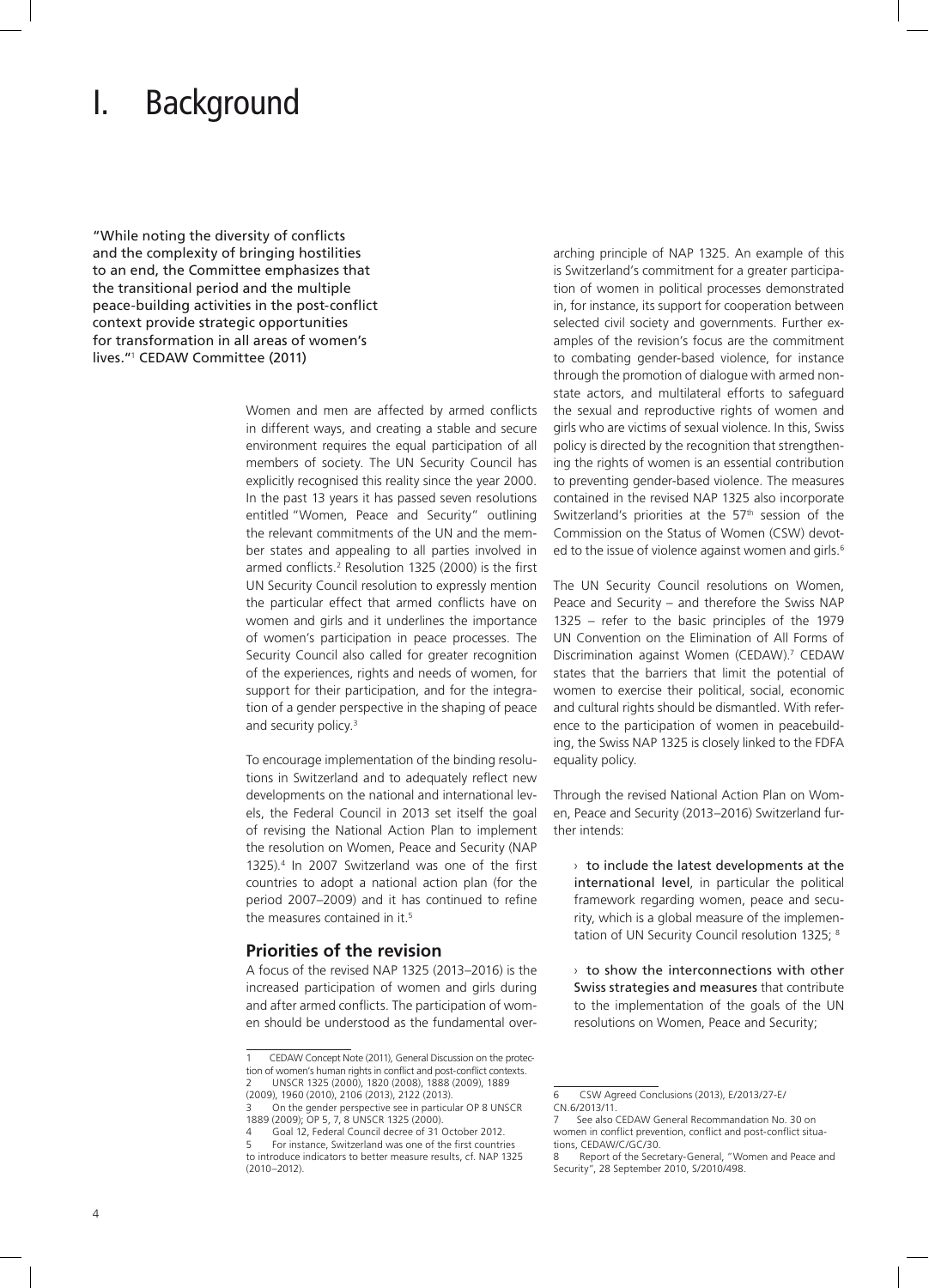$\rightarrow$  to strengthen the coordination and coherence of the activities of different actors, with the aim of increasing the effectiveness of the programmes and projects.

#### **Overall significance of NAP 1325**

The Women, Peace and Security concept is crosscutting in nature and should influence all of Switzerland's peace policy strategies and activities. Therefore NAP 1325 is intended to unite all the federal strategies. The 2010–2012 monitoring process revealed that the resolutions on Women, Peace and Security are in many respects already incorporated in Swiss policy. In respect to the strategies mentioned and through interaction with the international community Switzerland is acquiring a distinct profile.

The following are examples of this interaction:

#### **Remaining committed in fragile and conflict-affected situations (fragility agenda)**

In view of the close connections between peace, security and development, Switzerland is currently strengthening its integrated approach to fragile and conflict-affected states so it can continue its involvement even in difficult situations.<sup>9</sup> In the more than 40 fragile states, population groups that are weak and face discrimination are doubly disadvantaged by the additional consequences of violence and in particular by the weak, often partial efforts of the state. In key aspects then the fragility issue overlaps with the central elements of Resolution 1325. The important international policy declaration, the "New Deal for Engagement in Fragile States", concluded by around 20 of the most affected "fragile" states and some 20 of the biggest donor countries and institutions at the end of 2011, calls for international cooperation to focus on lasting support in statebuilding and peacebuilding. The five "Peace Building and State Building Goals (PSG) which were agreed are: legitimate politics, security, justice, economic foundations, revenues and services. The gender aspect is relevant to this "New Deal", which states: "We also recognize that constructive state-society relations, and the empowerment of women, youth and marginalized groups, as key actors for peace, are at the heart of successful peacebuilding and statebuilding. They are essential to deliver the New Deal. (…) We will increase our support for credible and inclusive processes of political dialogue. We will invest in global, regional and national initiatives to build the capacity of government and civil society leaders and institutions to lead peacebuilding and statebuilding efforts. We will ensure that specific support is targeted to promote youth and women's participation in political dialogue and leadership initiatives."

#### **Measures to protect civilians in situations of armed conflict (PoC strategy):**

Through its PoC strategy<sup>10</sup> Switzerland is committed to contributing to greater compliance with the normative framework. Switzerland supports actions in favour of persons to be protected, and supports the activities of international peacekeeping missions. The PoC strategy takes into account the specific situation of women and girls in armed conflicts. At the same time the capacity to protect oneself ("agency"), specifically of women, must be heeded and supported.

Accordingly the PoC strategy contributes to realising the goals of NAP 1325:

› First, the commitment to contribute to greater compliance with international legal standards contributes to the protection of women and girls and to the prevention of gender-specific violence.

› Second, protection against gender-specific violence is increased by the improved operations of humanitarian aid, e.g. through better organisation of camps for displaced persons and the aid distribution system, so that women need not leave the camp to provide for their own needs and those of their families where doing so would place them at particular risk.

› Third, Switzerland endeavours to ensure that peacekeeping missions make an even greater contribution towards protecting civilians of whom women constitute the greater part. The deployment of women protection advisors is one possible measure here (see logframe).

#### **Dealing with the past<sup>11</sup>:**

The concept of Dealing with the past stems from the Principles against Impunity developed by Louis Joinet and approved by the UN Commission on Human Rights in 1997. These principles recognise the rights of victims and the duties of states in combating impunity in cases of grave violations of human rights and international humanitarian law. The Principles against Impunity call for combined initiatives to ensure the realisation of these rights and obligations in the following areas: the right to know, the right to justice, the right to reparation and the guarantee of non-recurrence. The activities planned in the context of these principles interconnect with NAP 1325, for instance the support for women's participation in the planning and setting up of truth or reconciliation

<sup>9</sup> Message on continuing measures to promote peace and human security 2012–2016, BBl **2011** 6395.

<sup>10</sup> FDFA, Protection of Civilians in Armed Conflicts, online: http://www.eda.admin.ch/eda/de/home/topics/human/ hum/proci.html

<sup>11</sup> FDFA, Dealing with the Past, online:http://www.eda.admin. ch/eda/de/home/topics/peasec/peac/confre/depast.htmlhttp:// www.eda.admin.ch/eda/en/home/topics/peasec/peac/confre/ depast.html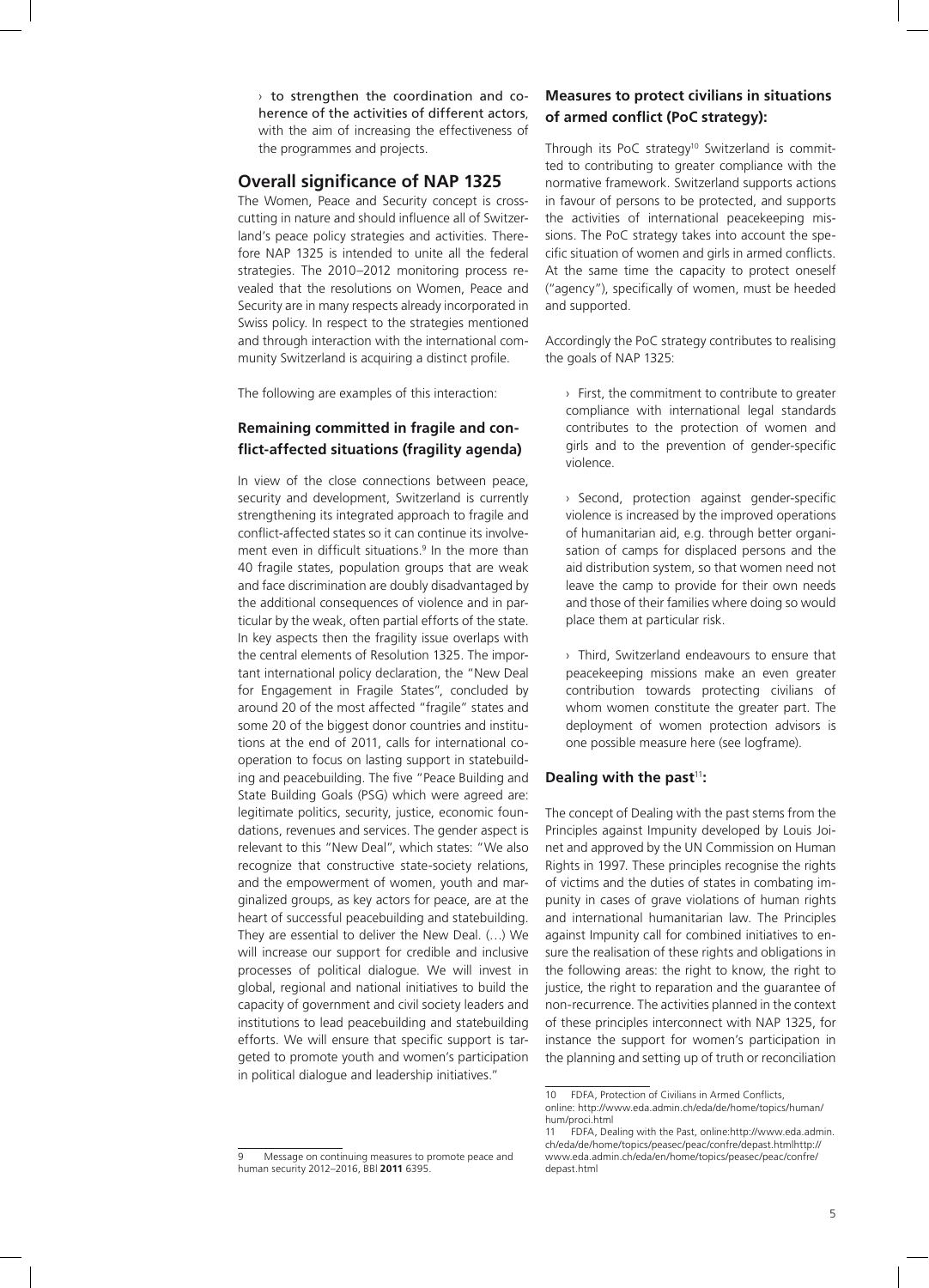commissions. The commitment to fair and effective legal protection for women and girls and to combat impunity serves the NAP goal of preventing genderspecific violence and promotes the safeguarding of the rights of women and girls. In addition, the participation of women and the gender-sensitivity of reparation are aspects of programmes to rehabilitate and compensate victims. NAP 1325 goals also have a bearing on institutional reform and the vetting of members of institutions, namely: the overarching goal of ensuring the participation of women in planning, and the goal of integrating a gender perspective in the planning of emergency aid and reconstruction and rehabilitation activities.

**Focus on democracy, elections and separation of powers**: In the framework of supporting democratisation processes Switzerland assists with election preparation and processes and is engaged in preventing election conflicts and in the drawing up of constitutions.12 Given gender-specific consequences of violence in the run-up to elections and given the need for women to be involved in political transformation processes on an equal footing with men, there are numerous synergies between these activities and NAP 1325. Gender-based indicators are also considered when analysing conflict factors surrounding elections.

**North Africa strategy**: The political participation of women in transition processes is also supported within the special programme for North Africa and the Middle East. Through the programme Switzerland is able to contribute to consolidating the democratisation and transition processes initiated in 2011 by the popular uprisings in several countries of North Africa and the Middle East.13

**Protection in the Region**: The search for lasting solutions for refugees and other persons in need of protection is a further priority of Switzerland's humanitarian engagement.14 Forced displacement and migration during armed conflicts have gender-specific consequences. Worldwide, internally displaced populations are mainly comprised of women and children. As refugees, internally displaced persons and migrants these women are not just exposed to certain risks, they also often display particular strengths, endurance and resourcefulness. According to the Beijing Platform for Action, these women can contribute positively to countries of resettlement or to their country of origin on their return and must be adequately involved in all decisions affecting them.15

The **Mine Action Strategy of the Swiss Confederation** is based on the recognition that while always devastating, mines and explosive remnants of war can have a different impact on women than on men. UN Security Council resolution 1325 therefore is one of the guiding principles consulted in identifying priority activities in this area.16

Similarly, in accordance with UN Security Council resolution 1325, the federal government's **small arms strategy** states that Switzerland supports the promotion of gender-specific aspects in its commitment to an international approach to combating the proliferation of small arms. Women should be increasingly involved in small arms control projects and activities.

<sup>12</sup> Message of 29 June 2011 on continuing measures to promote peace and human security 2012–2016, BBl **2011** 6346; FDFA, Development of statehood and elections, online:http:// www.eda.admin.ch/eda/en/home/topics/peasec/peac/confre/ stael.html

<sup>13</sup> Message of 29 June 2011 on continuing measures to promote peace and human security 2012–2016, BBl **2011** 6312.

<sup>14</sup> FDFA, Protection in the Region Strategy, online: http:// www.eda.admin.ch/eda/en/home/topics/migr/protec.html 15 Beijing Platform for Action, para 137.

<sup>16</sup> FDFA, Mine Action Strategy of the Swiss Confederation (2012–2015), online:http://www.eda.admin.ch/eda/en/home/topics/peasec/peac/armcon/nonpro/mine.html.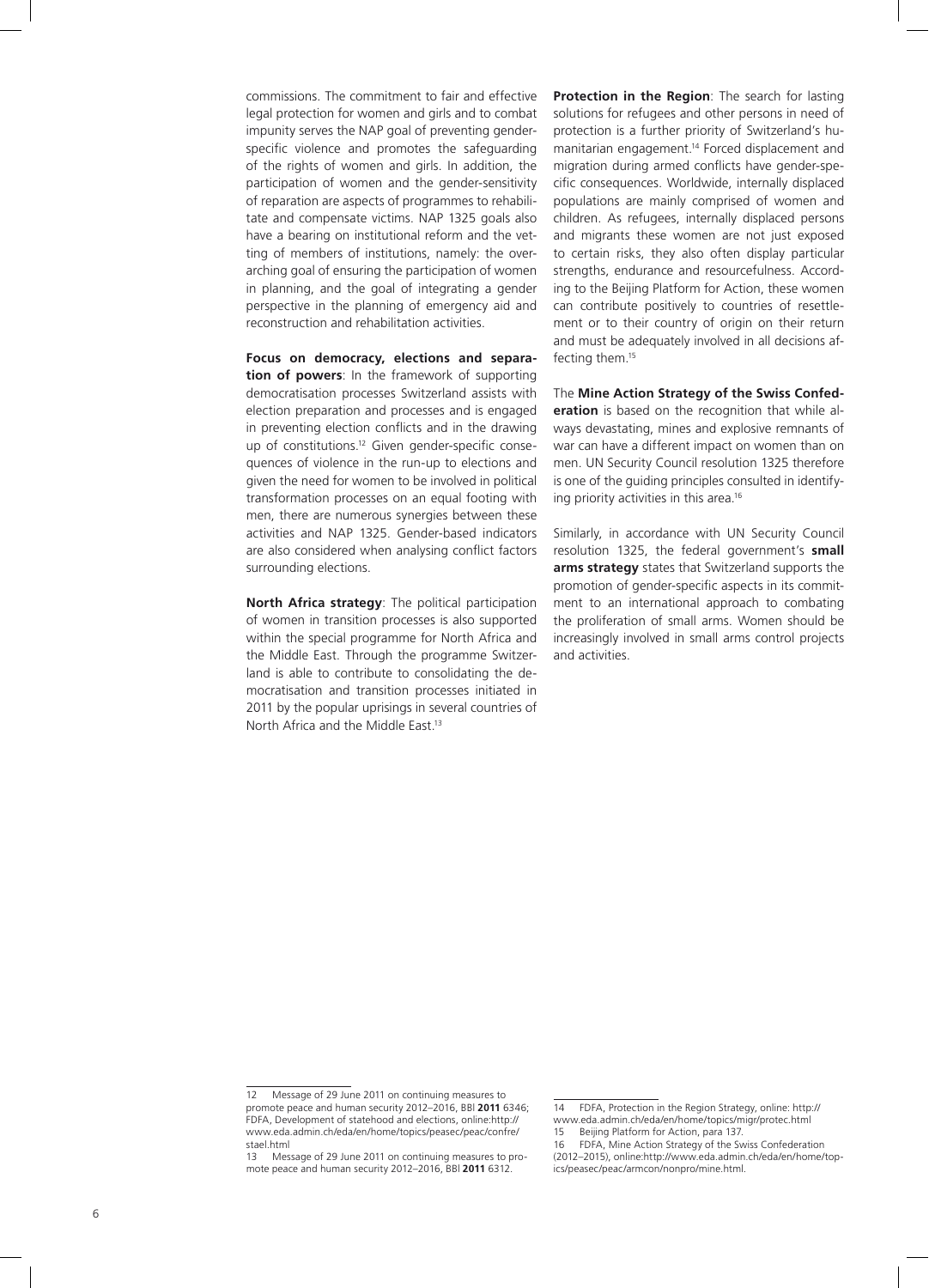#### **Comprehensive and coherent Swiss approach**

The many opportunities and challenges to implement the Resolutions on Women, Peace and Security well presuppose the political will and a close coordination and cooperation between the departments involved, namely the Federal Department of Foreign Affairs (FDFA) and the Federal Department of Defence, Civil Protection and Sport (DDPS). The Federal Department of Justice and Police (FDJP) and the Federal Office for Gender Equality (FOGE) may also be involved.

Swiss human security policy and international cooperation are more coherent and effective if all relevant actors in the federal administration work together and coordinate their activities (whole-of-government approach). This claim to coherence also requires the involvement of other organisations, i.e. interested civil society and private sector organisations as well as state and non-state international actors (whole-ofsystem approach).<sup>17</sup>

> The Coordination Committee for Peace Policy<sup>18</sup> in 2006 created an Interdepartmental Working Group (WG 1325) led by the FDFA/HSD (previously PD IV). WG 1325 is composed of representatives of the FDFA and DDPS. In consultation with the FDHA and the FDJP the working group drafted the first and second National Action Plans to implement UN Security Council resolution 1325 (NAP 1325).19 The Federal Council took note and put into force the first NAP 1325 for the implementation phase 2007- 2009 on 31 January 2007 and the second NAP 1325 (2010-2012) in October 2010.

In the interests of realistic planning, the catalogue of measures (logframe) is valid for a maximum of four years. The first implementation phase of NAP 1325 was concluded in 2009 and the second implementation phase ended in 2012. Based on the findings detailed in the progress reports and in light of the follow-up UNSC resolutions 1820, 1888, 1889, 1960 and 2106, WG 1325 drew up the present revised version of NAP 1325.

Through regular monitoring of progress in implementation and in exchanges with civil society organisations (Platform 1325) Switzerland shows accountability and sets the direction for the next stages of implementation. A periodic progress report assesses the impact of the implementing measures and allows for evidence-based adaptation of NAP 1325. WG 1325 drafts the progress report on the basis of individual reports from all the relevant agencies and subsequently submits it to the Coordination Committee for Peace Policy for approval (Chapter IV). Following this third implementation phase an external evaluation is foreseen.

NAP 1325 is a living document and is designed for needs-based adaptation and evolution. For this purpose a participatory mechanism has been developed in which the Coordination Committee for Peace Policy plays a strategic supervisory and monitoring role (Chapter V).

The financial and human resources required to implement NAP 1325 are allocated by the entities responsible for implementing the measures. Specifically, each entity appoints its own individuals with responsibility for implementing the NAP (Chapter VI).

<sup>17</sup> Message of 29 June 2011 on continuing measures to promote peace and human security 2012–2016, BBl **2011** 6369, Message of 15 February 2012 on international cooperation 2013–2016, BBl **2012** 2602.

<sup>18</sup> The Coordination Committee for Peace Policy comprises representatives from various sections of the Federal Department of Defence, Civil Protection and Sport (DDPS), the Federal Department of Finance (FDF), the Federal Department of Foreign Affairs (FDFA), the Federal Office of Police, the Federal Office for Migration, within the Federal Department of Justice and Police (FDJP), and the State Secretariat for Economic Affairs (SECO), within the Federal Department of Economic Affairs, Education and Research (EAER). The committee acts in an advisory capacity and serves to improve coordination and coherence among the different federal administration agencies involved in peacebuilding.

<sup>19</sup> In 2010, WG 1325 was expanded to include representatives of the Federal Department of Justice and Police FDJP (Office of the Attorney General and the Federal Office of Police). The Federal Office for Gender Equality (FOGE) was also consulted on an ad hoc basis. Interested civil society stakeholders (e.g. NGO Platform 1325) were consulted on the draft NAP 1325 via swisspeace/KOFF (coordination).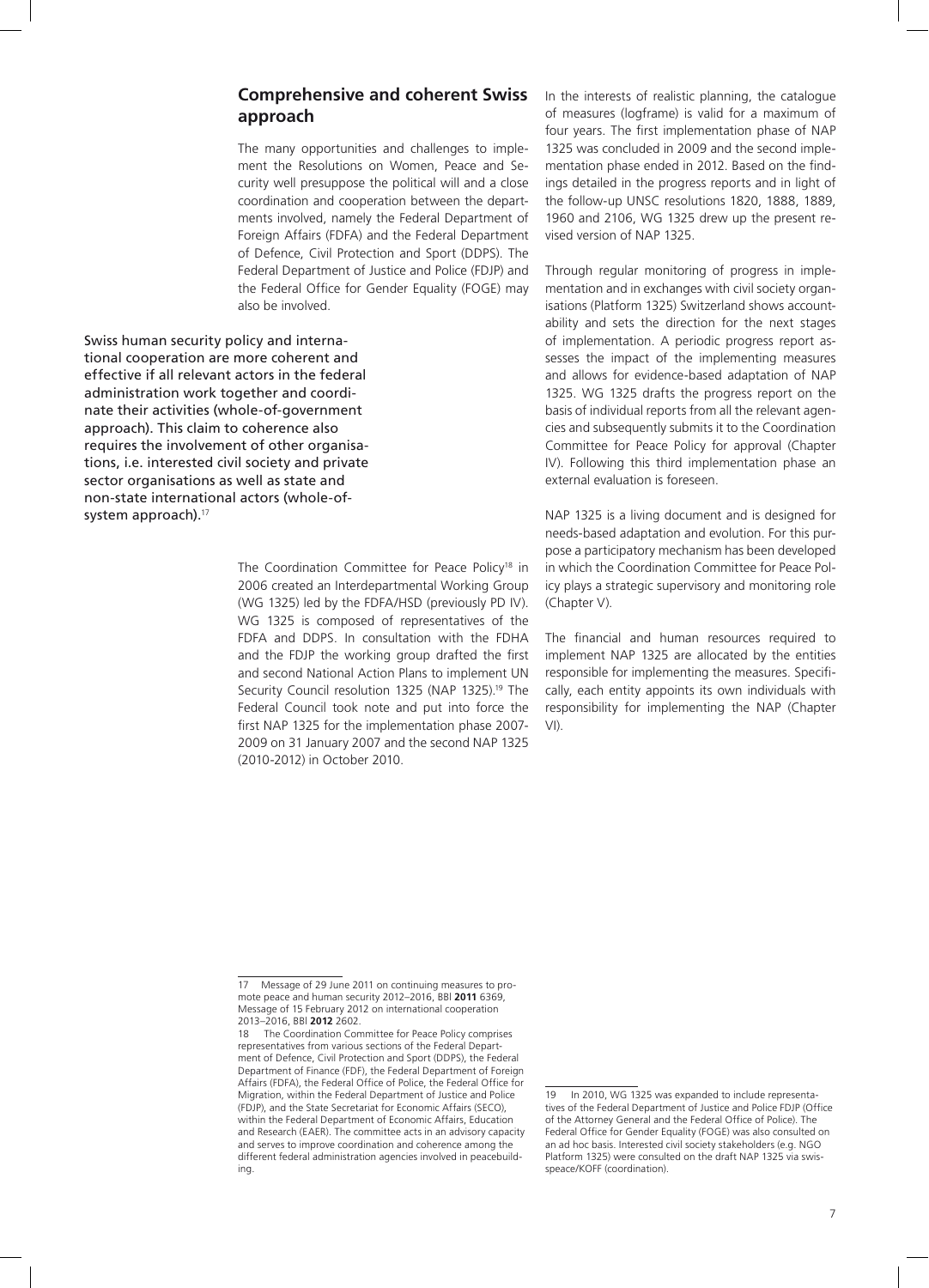### II. Overview of the recommendations from the second implementation phase (2010–2012)

In the period 2010-2012 the third and fourth progress reports were drafted by WG 1325. The reports gave an overview of developments in the implementation of NAP 2010 – 2012. The monitoring process showed that the resolutions on Women, Peace and Security are in many respects already an integral component of Swiss peace policy and humanitarian policy. With regard to certain strategies and in cooperation with the international community Switzerland has established its own profile. Yet in certain areas there is still room for improvement.

The following recommendations were made:

› Further develop synergies between NAP 1325 and the thematic and geographical strategies of the federal administration.

› Promote the participation of women in peacebuilding in a more targeted way at the programme and project level and make more resources available for this.

› Support the policy of increased participation of women by establishing gender-specific sets of data on electoral business and on the secondment of Swiss personnel to international and regional organisations.

 $\rightarrow$  Consistently pursue the gender balance policy at the national level, recruit more women to the diplomatic service and increase the number of women at middle and higher management level in the FDFA in order to achieve the targets of the 2010-2020 equal opportunity strategy and to be credible in the implementation of gender policy.

› Set the benchmark for the percentage of women in the Swiss Expert Pool at 40-60% as in the last implementation period the target was far exceeded (40%). On the other hand the recruitment of more women police officers remains a challenge, which must be addressed given the requirement in this regard set by UN Security Council resolution 1960 (2010).

› In the last implementation period measures were identified to increase the proportion of women in military peace operations. The Swiss share of women, 7.4%, is far higher than the average in the UN military peace missions (2%). In order to comply fully with the UN Security Council demands the Swiss practice must be continued and extended. The target is for a 10% female quota by 2016.

› Increase the overall financial and personnel commitment to the implementation of resolution 1325 and follow-up resolutions. The extent and allocation of financial resources should be clear.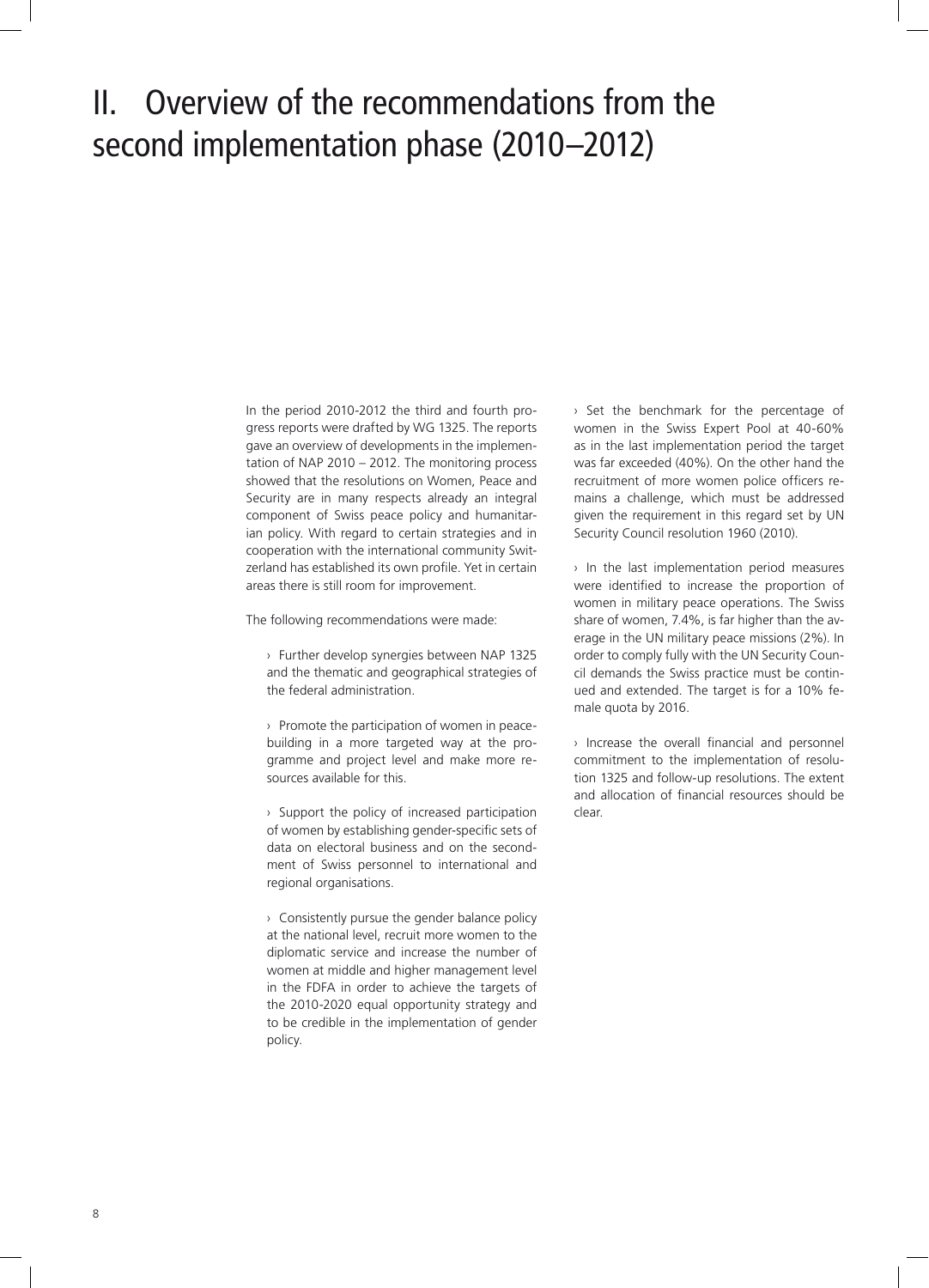### III. Measures (2013–2016)

Switzerland shares the concern of the United Nations and the states to implement the goals of UN-SCR 1325 as quickly as possible. In order to express its support for the common agenda and to contribute to efforts towards accountability, transparency and better comparability, Switzerland has aligned the goals of NAP 1325 with the focus areas of the UN system.20 Hence the catalogue of measures (logframe) is now subdivided into five goals:

**Goal 1**: Greater participation of women in peacebuilding

**Goal 2**: Protection of the rights of women and girls during and after violent conflicts, and prevention of gender-based violence

**Goal 3**: Greater inclusion of a gender perspective during and after armed conflicts in emergency aid, reconstruction and in dealing with the past

**Goal 4**: Greater inclusion of a gender perspective in conflict prevention

**Goal 5**: Mainstreaming "Women, Peace and Security" in the federal administration

Each of these goals includes three subordinate goals (with the exception of Goal 5), ordered as follows:<sup>21</sup>

- 1. Multilateral policy
- 2. Switzerland's personnel policy
- 3. Bilateral activities and peace policy programmes as well as programmes for fragile states

The revised NAP 1325 determines responsibilities for activities and contains indicators to better measure progress.

The five stated priorities should not be seen as independent of one another but rather as interconnected. At the same time, the call for a greater participation of women should be understood as the overriding principle.

<sup>20</sup> To achieve better results for women and girls in conflictaffected and fragile contexts the United Nations has developed a conceptual framework and indicators to point to the willingness to take more accountability. These indicators should serve as a common base for reporting by relevant UN departments, other international and regional organisations and the member states. On the basis of the resolution texts four focus areas were agreed for implementation. These focus areas have since been incorporated into the national action plans of a number of states.

<sup>21</sup> It is evident that UN Security Council resolution 1325 and its successor resolutions are above all directed at states and parties affected by or at risk of armed conflict. In such cases Switzerland acts indirectly within the scope of multilateral or bilateral policy. Switzerland implements at a national level those clauses directed at all states.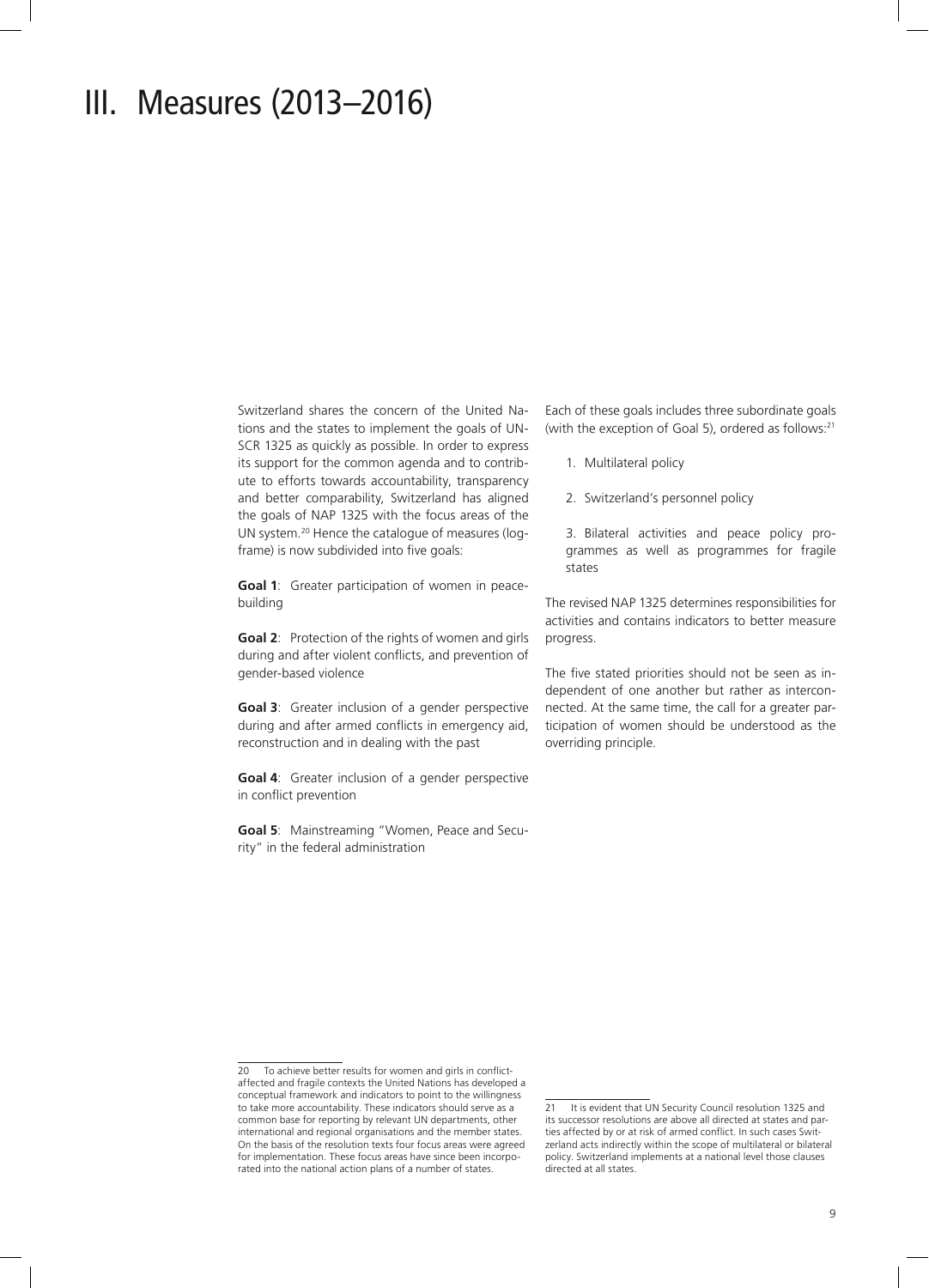### **GOAL 1** Greater participation of women in peacebuilding



#### **Subordinate Goal 1**

#### **Through its multilateral policy, Switzerland supports greater female participation in peacebuilding efforts.**

| <b>Measures</b>                                                                                                                                                                                                                                                                | Responsible<br>entity(ies)                           | <b>Indicators</b>                                                                                                                                                                                                                                                                                                                    |
|--------------------------------------------------------------------------------------------------------------------------------------------------------------------------------------------------------------------------------------------------------------------------------|------------------------------------------------------|--------------------------------------------------------------------------------------------------------------------------------------------------------------------------------------------------------------------------------------------------------------------------------------------------------------------------------------|
| 1 Commitment to a greater participation of wom-<br>en in conflict resolution roles in regional and inter-<br>national organisations, <sup>22</sup> in particular:<br>assignment of high-ranking mediation positions<br>to women<br>participation of women affected by conflict | HSD, representations<br>abroad                       | The Swiss contribution to political divisions of inter-<br>national and regional organisations includes funds<br>earmarked for UNSCR 1325-related activities (e.g.<br>UN DPA).                                                                                                                                                       |
| 2 Commitment to the creation of supportive condi-<br>tions for a better gender balance in peace missions,<br>in UN operations, and in the OSCE at both the insti-<br>tutional and field level.                                                                                 | HSD, SDC, DSP,<br>DDPS, representations<br>abroad    | Active participation in meetings of the relevant<br>bodies, in particular:<br>• Special Committee on Peacekeeping Operations<br>(SCPKO)<br>• TCC Meetings<br>GA 5th Committee (budget)<br>• OSCE                                                                                                                                     |
| 3 Contributions to debates in international and<br>regional bodies <sup>23</sup> with a focus on the inclusion of<br>UNSCR 1325 and gender-relevant elements in reso-<br>lutions, declarations and programmes in the area of<br>peacebuilding.                                 | HSD, DIL, SDC, EO<br>FDFA, representations<br>abroad | • Use of agreed language for improved gender<br>mainstreaming of instruments.<br>• Swiss contribution to development/revision of<br>instruments taking account of UNSCR 1325.<br>Statements referring to UNSCR 1325 in interna-<br>$\bullet$<br>tional and regional bodies, <sup>24</sup> particularly the UN,<br>OSCE and EAPC/PfP. |
| 4 Close cooperation with likeminded states as well<br>as the strengthening and use of networks, e.g. the<br>Group of Friends of Resolution 1325 and ACT <sup>25</sup> .                                                                                                        | Mission in NY                                        | Active involvement in UNSCR 1325-relevant<br>networks.                                                                                                                                                                                                                                                                               |
| 5 Federal Council focus on promoting the interna-<br>tional Women, Peace and Security agenda.                                                                                                                                                                                  | DP, SDC, EO FDFA                                     | • Federal Council speeches and statements that<br>refer to the situation of women in conflict and<br>post-conflict contexts.                                                                                                                                                                                                         |

<sup>22</sup> CEDAW General Recommendation No. 23, para 40. 23 Within the UN: High-level events, Security Council (open debates), General Assembly (thematic debates). Peacebuilding Commission, organisational Committee, Human Rights Council, ECOSOC (Commission on the Status of Women);

In the framework of the OSCE: at ministerial meetings/meetings of heads of state, in the gender evaluation report of the Secretary General to the Permanent Council, in the Forum of Security-Cooperation in conjunction with the coordinator for UNSCR 1325, in human dimension meetings on a relevant topic (HDS, HDIM), at side events;

In the framework of the EAPC/PfP: Ambassadorial meetings in EAPC format, Political and Partnerships Committee, KFOR Policy Coordination Group, Military Committee, Military Committee Working Group (Cooperation), side events.

<sup>24</sup> See footnote 23 above.

<sup>25</sup> ACT: accountability, coherence, and transparency.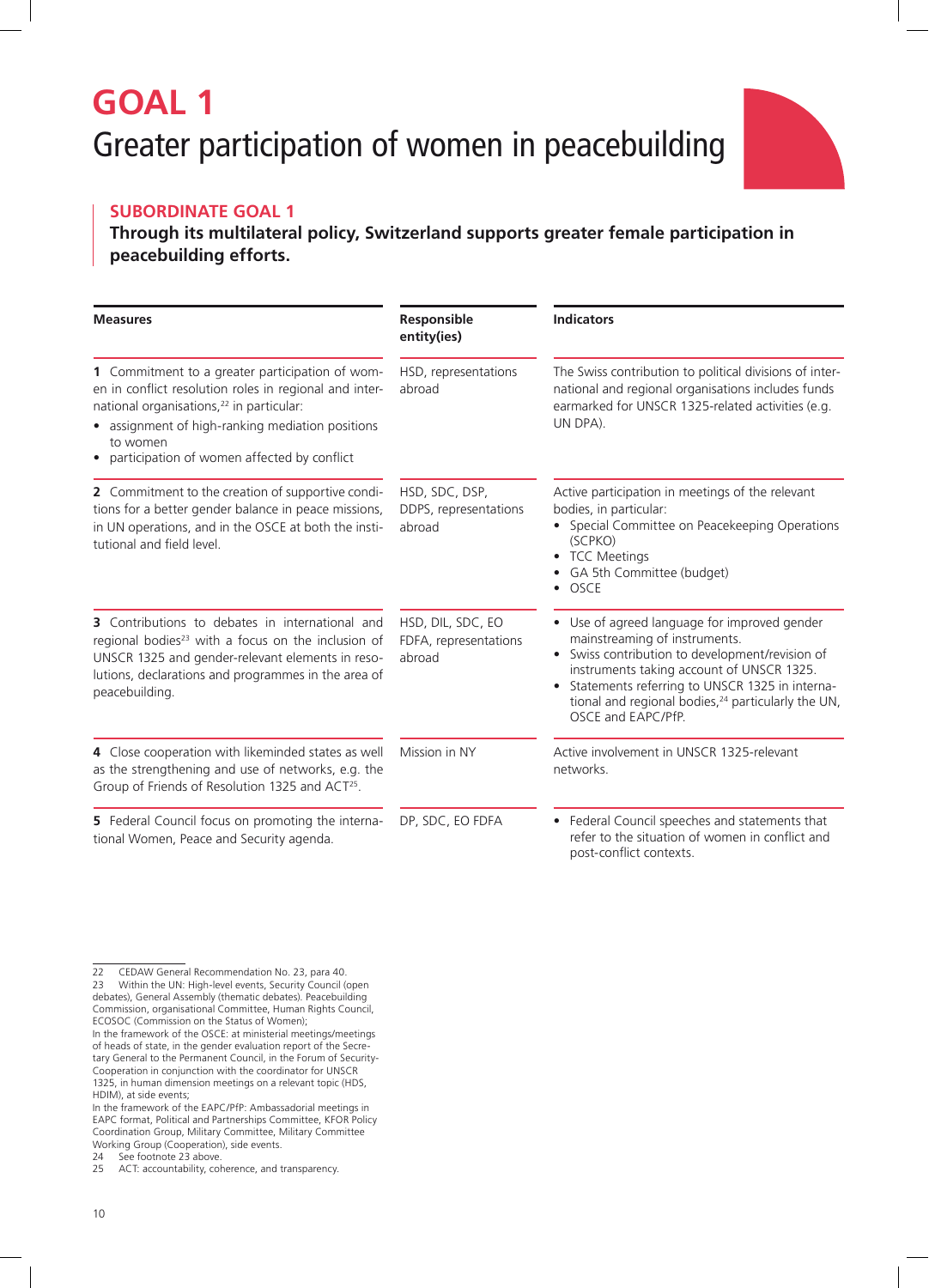### **Through its human resources policy, Switzerland promotes in a targeted fashion the equal participation of men and women in military and civilian peacebuilding efforts.**

| <b>Measures</b>                                                                                                                                                                                 | Responsible<br>entity(-ies)                               | <b>Indicators</b>                                                                                                                                                                                                                                                                                                                                                                                                                                      |
|-------------------------------------------------------------------------------------------------------------------------------------------------------------------------------------------------|-----------------------------------------------------------|--------------------------------------------------------------------------------------------------------------------------------------------------------------------------------------------------------------------------------------------------------------------------------------------------------------------------------------------------------------------------------------------------------------------------------------------------------|
| 1 Commitment to an improved gender balance<br>in international and regional organisations, and in<br>particular to an increased female representation in<br>leadership positions. <sup>26</sup> | IOD, ECACOD, EO<br>FDFA, HSD, representa-<br>tions abroad | In election procedures: number of supported<br>female candidates <sup>27</sup> from Switzerland and other<br>states and number of supported male candi-<br>dates for posts typically filled by women.<br>Statistics contained in the foreign policy report<br>show an increased percentage of women in<br>international and regional organisations.<br>Number of seconded male candidates for posts<br>typically held by women.                        |
| 2 Promotion of the equal representation of women<br>in management posts in the civil and diplomatic ser-<br>vices with a view to greater participation of women<br>in peacebuilding.            | EO FDFA, FOGE                                             | Measuring of progress in accordance with CE-<br>DAW 2010-2014 action plan and the FDFA equal<br>opportunities policy 2010-2020 annual report<br>(by 2020: at least 30% women in senior manage-<br>ment positions; 50% women in middle and lower<br>management; 50% women in all positions with<br>personnel-management responsibility; steps to<br>achieve the target values are broken down into<br>two-year targets for each organisational entity.) |
| 3 Equal numbers of both sexes in all job profiles<br>and in particular in management positions in the<br>Swiss Expert Pool for Civilian Peacebuilding.                                          | <b>HSD</b>                                                | • Percentage share of women in the total pool,<br>deployed on missions and per area of second-<br>ment stands at 40-60%.<br>Gender statistics by rank of seconded personnel,<br>as well as by leadership and key positions (e.g.<br>HSA).<br>Identification of measures to increase the share<br>of women deployed on police missions. <sup>28</sup>                                                                                                   |
| 4 Greater support for the deployment of qualified<br>women in conflict resolution.                                                                                                              | <b>HSD</b>                                                | Number of women mediators and female HSA sent<br>by Switzerland compared with the share of men.                                                                                                                                                                                                                                                                                                                                                        |
| 5 Measures to gradually increase the share of<br>women in SWISSINT and the armed forces in line<br>with the Security Policy Report, especially at man-                                          | <b>DDPS</b>                                               | Share of women in peacekeeping missions (Target:<br>10% 2016). <sup>29</sup>                                                                                                                                                                                                                                                                                                                                                                           |

agement level.

<sup>26</sup> Article 7 CEDAW; CEDAW General Recommendation No. 23, para 30.

<sup>27</sup> Global Indicator 7 (responsible entity: UN Women); CEDAW General Recommendation No. 23, paras 39, 49.

<sup>28</sup> Increase in the share of women in the police division responsible for recruiting for peace missions under OP 15 UNSCR

<sup>1960 (2010).</sup> 29 Under OP 15 UNSCR 1960 (2010) the Security Council

encourages member states to increase the proportion of women to military peackeeping missions.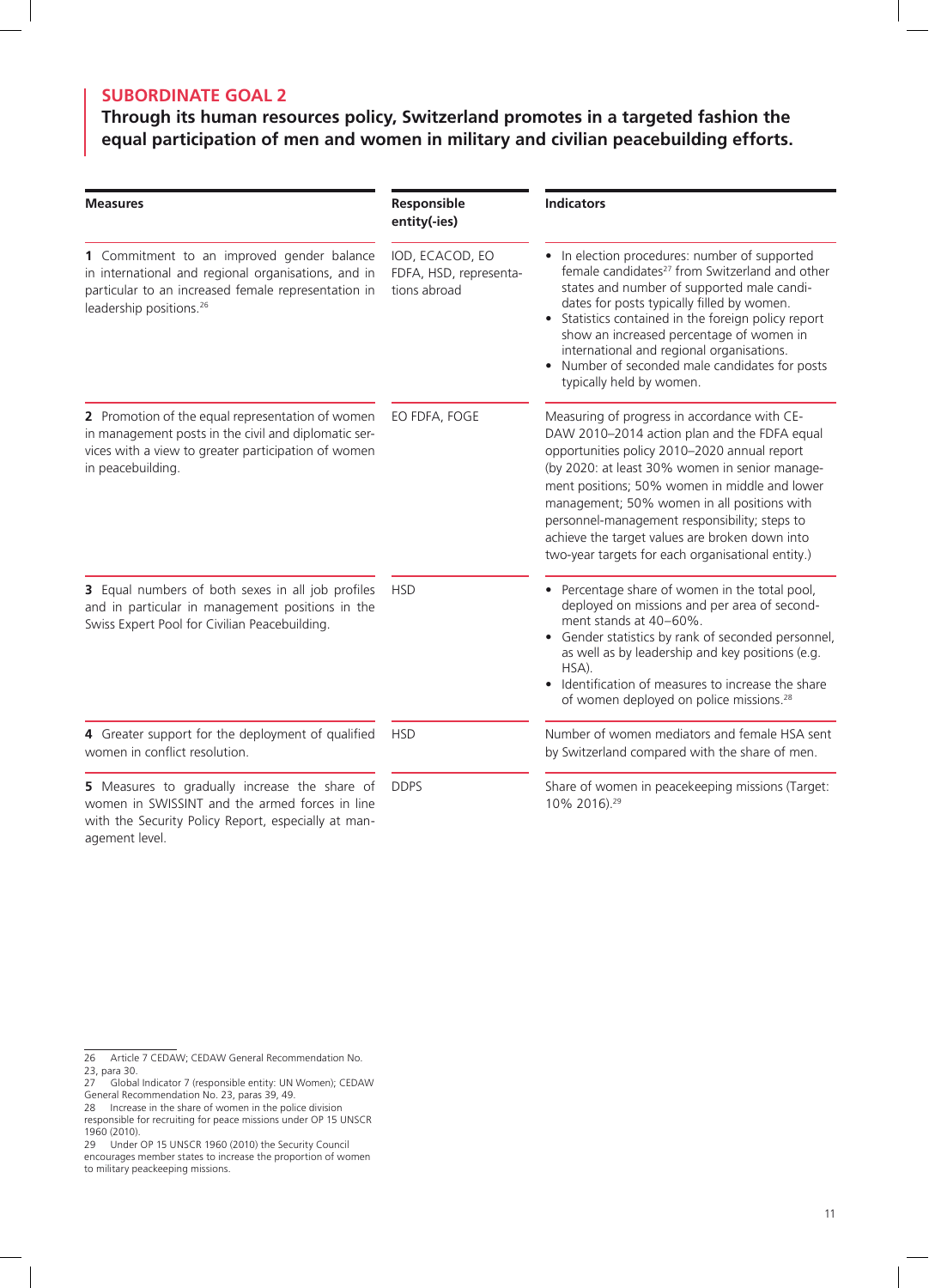**Bilateral activities, peace policy programmes and programmes for fragile and conflict-affected states foster greater female participation in political processes and peacebuilding efforts.**

| <b>Measures</b>                                                                                                                                                                                                                                                                                                                                                                                                                                                                   | Responsible<br>entity(ies)             | <b>Indicators</b>                                                                                                                                                                                                                                            |  |
|-----------------------------------------------------------------------------------------------------------------------------------------------------------------------------------------------------------------------------------------------------------------------------------------------------------------------------------------------------------------------------------------------------------------------------------------------------------------------------------|----------------------------------------|--------------------------------------------------------------------------------------------------------------------------------------------------------------------------------------------------------------------------------------------------------------|--|
| 1 Engagement in political dialogue and dossiers<br>for bilateral summits, as well as commitment in pro-<br>grammes and projects for the greater participation<br>of women and the inclusion of a gender perspective<br>in political processes, especially as regards Track 1 <sup>30</sup> ,<br>and with a focus on:<br>peace negotiations and conflict resolution<br>$\bullet$<br>dialogue facilitation, mediation<br>elections and democratisation, constitutional<br>processes | HSD, SDC, MENAD,<br>SAFD, APD, AD, DSP | • The dossiers contain relevant messages and<br>questions.<br>• Women take part in bilateral talks and political<br>dialogue.<br>Projects and programmes whose aims and<br>theory of change are gender sensitive, evalua-<br>tion reports.<br>HSA reporting. |  |
| 2 Increasing women's capacity to participate in po-<br>litical processes in conflict regions and fragile con-<br>texts through:<br>support for selected networks (e.g. Women's<br>Political Caucus, civil society organisations,<br>including women's organisations)<br>measures to build capacity (training, support,<br>coaching structures etc.)                                                                                                                               | HSD, SDC                               | Projects that support or cooperate with civil<br>society networks, including women's organisa-<br>tions.<br>Projects aimed at capacity-building for women<br>in political processes.<br>Projects that include capacity-building on gen-<br>der issues.       |  |
| 3 Inclusion of gender-relevant elements in peace<br>process documents (e.g. ceasefire agreements,<br>peace agreements, constitutions).                                                                                                                                                                                                                                                                                                                                            | HSD, MENAD, SAFD,<br>APD, AD           | Number of peace process documents arising<br>through Switzerland's support that deal substan-<br>tively with the issue of gender. <sup>31</sup>                                                                                                              |  |

<sup>30</sup> Peacebuilding measures in the framework of state diplo-

macy/intervention at the government level.

<sup>31</sup> Global Indicator 8 (responsible entity DPA); CEDAW General Recommendation No. 23, para 17.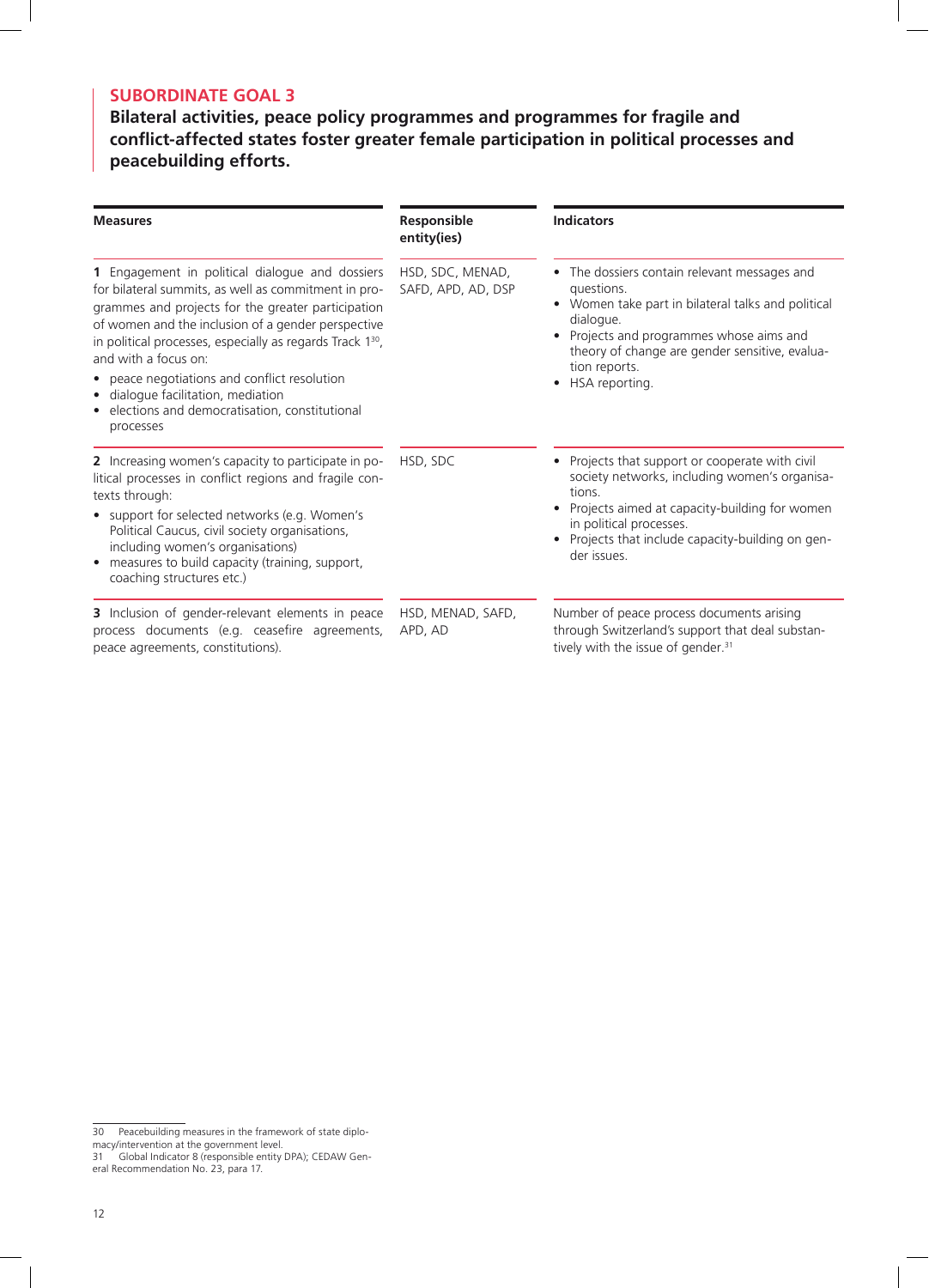### **GOAL 2** Protection of the rights of women and girls during and after violent conflicts, and prevention of gender-based violence



#### **Subordinate Goal 1**

**Switzerland uses multilateral policy instruments to strengthen its efforts in relation to the prevention of gender-based violence and the protection of the rights of girls and women during and after violent conflicts.**

| <b>Measures</b>                                                                                                                                                                                                                                  | <b>Responsible</b><br>entity(ies)                                       | <b>Indicators</b>                                                                                                                                                                                                                                         |
|--------------------------------------------------------------------------------------------------------------------------------------------------------------------------------------------------------------------------------------------------|-------------------------------------------------------------------------|-----------------------------------------------------------------------------------------------------------------------------------------------------------------------------------------------------------------------------------------------------------|
| 1 Engagement in multilateral bodies and forums <sup>32</sup><br>to strengthen protection of the rights of women<br>and girls as well as a stronger commitment to the<br>protection of women human rights defenders. <sup>33</sup>                | DP, DIL, SDC, FDJP, EO<br>FDFA, FOGE, FSIO, rep-<br>resentations abroad | Statements and sponsored instruments <sup>34</sup> that<br>٠<br>reflect gender-specific protection provisions. <sup>35</sup><br>Implementation of the NAP measures is included<br>in the reporting cycles (e.g. periodic CEDAW and<br>CRC state reports). |
| 2 Commitment to strengthen the legal framework<br>and measures aimed at combating sexual exploita-<br>tion and abuse (SEA) by members of peace missions<br>and those deployed abroad.                                                            | HSD, SDC, DDPS                                                          | Active participation in meetings of the relevant<br>agencies, in particular:<br>UN Special Committee on Peacekeeping Opera-<br>tions (SCPKO)<br><b>TCC Meetings</b><br>GA 5th Committee (Budget)<br>PfP/EAPC<br>OSCE<br><b>HRC</b>                        |
| 3 Commitment to mechanisms that investigate<br>genocide, war crimes, crimes against humanity and<br>grave human rights abuses, in particular:<br>• female participation mechanisms<br>mechanisms addressing gender-based violations<br>of rights | HSD, DIL                                                                | References to transitional justice instruments.<br>٠<br>Support for Justice Rapid Response (JRR)/ UN<br>Women<br>Standards for Monitoring, Reporting and Fact-<br>finding Missions (MRF).<br>Support for MRF missions.                                    |

<sup>32</sup> See above, list in footnote 23, in particular HRC, SCPKO, ECOSOC, UNGA, Review Conference of the Geneva Declaration on Armed Violence and Development, OSCE, ExCom UNHCR, ICRC Donor Support Group, ICRC Council of Delegates, OCHA, PfP, Group of Friends of PoC, Group of Friends of 1325. 33 CSW Agreed Conclusions (2013), E/2013/27-E/ CN.6/2013/11; SG Report on Women, Peace and Security, 2 October 2012, S/2012/732, para 69. 34 e.g. UPR statements and resolutions in HRC.

<sup>35</sup> UNSCR 1325 (2000); 1820 (2008); 1888 (2009); 1889 (2009); 1960 (2010); 2106 (2013); 2122 (2013); UN Convention on the Elimination of All Forms of Discrimination against Women (CEDAW) and General Recommendations; UN Convention on the Rights of the Child (UNCRC); Geneva Conventions; Rome Statute; OSCE: MC.DEC/14/05: Women in conflict prevention, crisis management and post-conflict stabilisation; Convention against Transnational Organised Crime and the Protocol to Prevent, Suppress and Punish Trafficking in Persons, Especially Women and Children, supplementing the United Nations Convention against Transnational Organised Crime; Firearms Protocol and Programme of Action to Prevent, Combat and Eradicate the Illicit Trade in Small Arms and Light Weapons in All Its Aspects (Outcome document) A/CONF.192/2012/RC/CRP.3/Rev.3 (i.e. Part I OP 14, Part II, OP 9 and 10); Arms Trade Treaty; additional global and regional instruments of international law.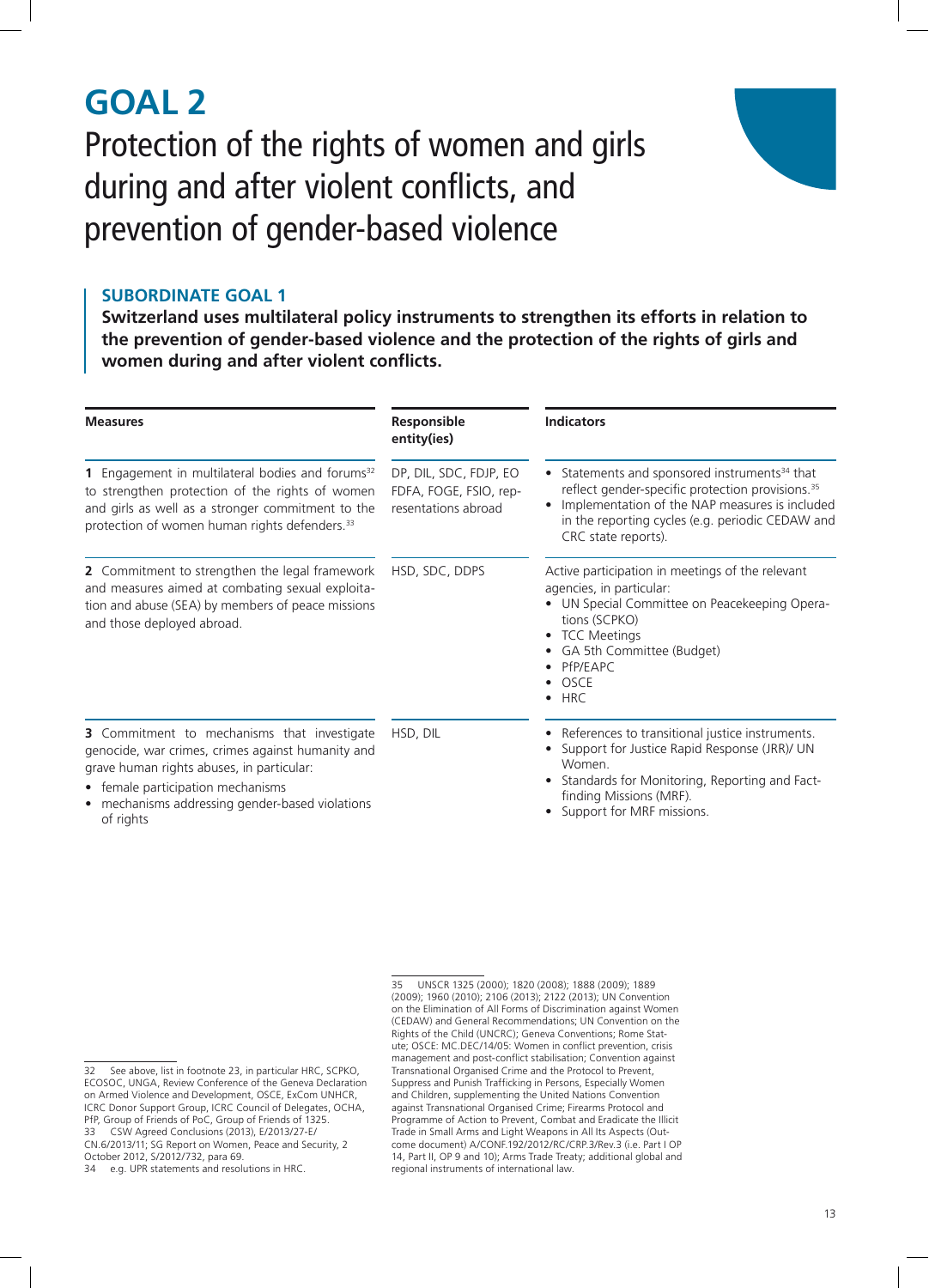**Switzerland uses the instruments of its human resources policy to prevent and prosecute gender-based violence (GBV) and cases of sexual exploitation and abuse (SEA) in peacekeeping missions and deployments abroad.**

| <b>Measures</b>                                                                                                                                                                               | Responsible<br>entity(ies)                                                                                        | <b>Indicators</b>                                                                                                                                                                                                                                                                                                                                                                |
|-----------------------------------------------------------------------------------------------------------------------------------------------------------------------------------------------|-------------------------------------------------------------------------------------------------------------------|----------------------------------------------------------------------------------------------------------------------------------------------------------------------------------------------------------------------------------------------------------------------------------------------------------------------------------------------------------------------------------|
| 4 Support for applications and deployment of com-<br>petent personnel to key institutions to combat GBV<br>and SEA, such as:                                                                  | HSD, representations<br>abroad                                                                                    | • Gender-sensitive job advertisements.<br>Support given to suitably qualified candidates.                                                                                                                                                                                                                                                                                        |
| UN Office of Internal Oversight Services (OIOS)<br>$\bullet$<br>Instruments of transitional justice<br>٠<br>Peace missions                                                                    |                                                                                                                   |                                                                                                                                                                                                                                                                                                                                                                                  |
| 4 Support for recruitment measures for rapid re-<br>sponse teams and women protection advisors. <sup>36</sup>                                                                                 | <b>HSD</b>                                                                                                        | Support given to suitably qualified candidates.                                                                                                                                                                                                                                                                                                                                  |
| 5 Explicit incorporation of the "Principle of Com-<br>mand Responsibility" on SEA in all military chains of<br>command during overseas missions.                                              | <b>DDPS</b>                                                                                                       | • Inclusion of the pertinent guidelines and legal<br>references in military orders and contractual<br>documents.                                                                                                                                                                                                                                                                 |
| 6 Consistent disciplinary and/or criminal prosecu-<br>tion of SEA and GBV committed by Swiss members<br>of military and civilian peace missions and personnel<br>deployed on missions abroad. | DR, SDC, DDPS, Office<br>of the Armed Forces<br>Attorney General, com-<br>petent cantonal<br>judicial authorities | • All relevant institutions introduce and are famil-<br>iar with mechanisms for reporting/lodging of<br>complaints as regards cases of SEA.<br>Security concept and Code of Conduct (SDC)<br>have been revised<br>All relevant cases are punished by disciplinary<br>measures or criminal proceedings (MCC/PC).<br>Number of disciplinary and criminal proceedings<br>initiated. |

<sup>36</sup> The deployment of more women protection advisors in peace missions is a priority for improved implementation of Security Council resolutions, OP 10 UNSR 1960 (2010); Statement by the President of the Security Council, 31 October 2012, S/ PRST/2012/23.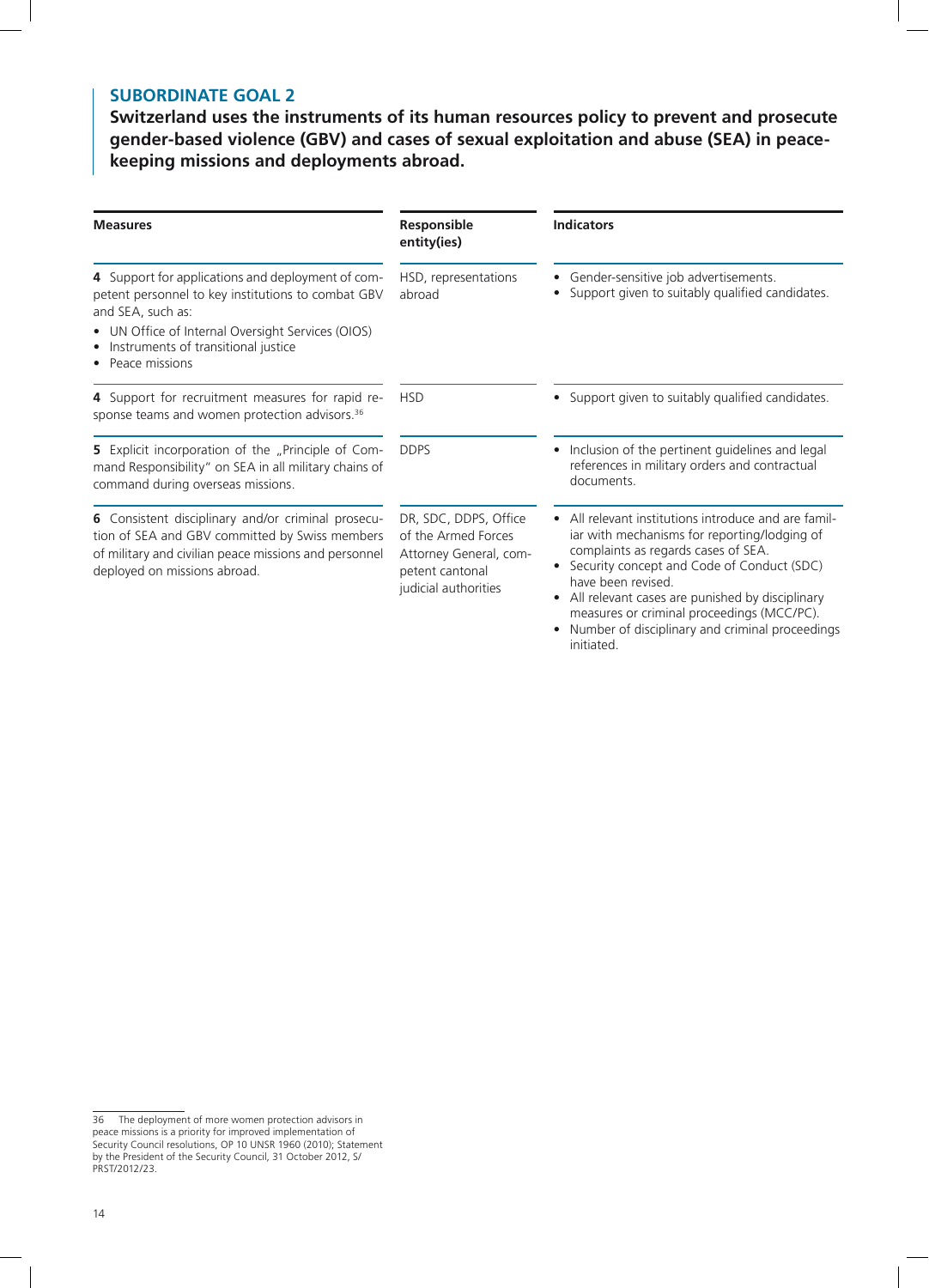**Through its bilateral activities and in accordance with its jurisdiction, Switzerland is committed to the prevention and elimination of gender-based violence, as well as to fighting impunity.**

| <b>Measures</b>                                                                                                                                                                                                                                                                                                                        | Responsible<br>entity(ies)                                       | <b>Indicators</b>                                                                                                                                                                                                                                                                                                                                                |
|----------------------------------------------------------------------------------------------------------------------------------------------------------------------------------------------------------------------------------------------------------------------------------------------------------------------------------------|------------------------------------------------------------------|------------------------------------------------------------------------------------------------------------------------------------------------------------------------------------------------------------------------------------------------------------------------------------------------------------------------------------------------------------------|
| 1 Engagement in political dialogue and dossiers for<br>bilateral summits to combat GBV in the following<br>areas:<br>Elimination of impunity and efforts to improve<br>access to justice for victims of GBV<br>Protection for victims of GBV in armed conflicts<br>$\bullet$<br>and prevention of GBV<br>• Combating human trafficking | MENAD, SAFD, APD,<br>AD, HSD                                     | Combating GBV and associated impunity is ad-<br>dressed in political, human rights and migration<br>dialogues, in bilateral dossiers and in demarches.                                                                                                                                                                                                           |
| 2 Support for programmes to prevent gender-<br>based violence in conflict-affected and fragile con-<br>texts, also involving stakeholders and representa-<br>tives of the social environment (e.g. leaders from<br>politics and society, as well as men and boys). <sup>37</sup>                                                       | SDC, HSD                                                         | Programmes that include the prevention and<br>combating of GBV among their targets.<br>Evaluation reports, examples of projects.                                                                                                                                                                                                                                 |
| 3 Encouraging compliance with international law<br>by non-state armed groups. <sup>38</sup>                                                                                                                                                                                                                                            | <b>HSD</b>                                                       | Dialogue and activities with armed groups con-<br>$\bullet$<br>cerning UNSCR 1325 related issues take place.<br>Number of Deed of Commitment signatures,<br>number of Codes of Conduct.<br>Reports on armed groups' compliance with<br>international law.                                                                                                        |
| 4 Prevention of SEA, GBV and human trafficking by<br>private security firms.                                                                                                                                                                                                                                                           | HSD, DIL                                                         | Efforts to implement the International Code of<br>Conduct for Private Security Service Providers<br>(ICoC).<br>Number of PMSCs taking preventive measures.<br>Number of complaints under Articles 38 - 40<br>of the ICoC and certifications consequently<br>withdrawn.<br>Withdrawal of certification following repeated<br>infringement of the Code of Conduct. |
| 5 Prosecution of GBV as a war crime, crime against<br>humanity or genocide, where the conditions for<br>Swiss intervention are met.                                                                                                                                                                                                    | OAG, fedpol, Office of<br>the Armed Forces At-<br>torney General | Number of proceedings initiated.<br>Number of prosecutions for GBV.<br>Number of individuals convicted of GBV or<br>acquitted.                                                                                                                                                                                                                                   |

<sup>37</sup> CSW Agreed Conclusions (2013), E/2013/27-E/ CN.6/2013/11.

<sup>38</sup> For provisions to be observed by non-state armed groups in the area of Women, Peace and Security, see: OP 9 UNSCR 1325 (2000), OP 2 UNSCR 1889 (2009); humanitarian access and SGBV: OP 12 UNSCR 1889 (2009); SGBV protective measures: OP 10 UNSCR 1325 (2000), OP 3 UNSCR 1820 (2008), OP 3 UNSCR 1889 (2009).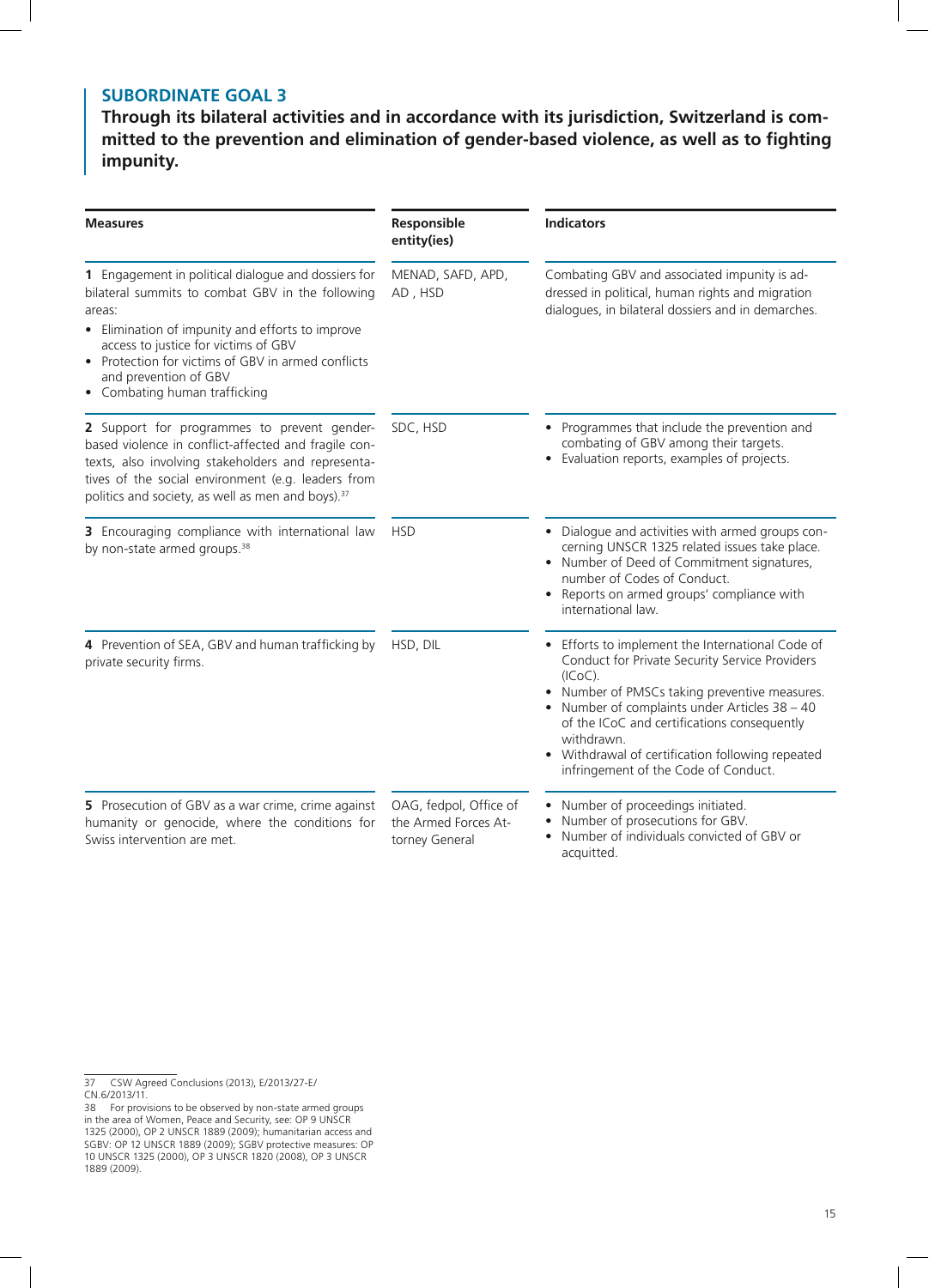### **GOAL 3**

Greater inclusion of a gender perspective during and after violent conflicts in emergency aid, reconstruction and in dealing with the past<sup>39</sup>



#### **Subordinate Goal 1**

**In the framework of its multilateral policy, Switzerland commits to including the gender perspective in emergency aid, reconstruction and rehabilitation efforts during and after violent conflicts as well as in fragile contexts.**

| <b>Measures</b>                                                                                                                                       | <b>Responsible</b><br>entity(ies) | <b>Indicators</b>                                                                                |
|-------------------------------------------------------------------------------------------------------------------------------------------------------|-----------------------------------|--------------------------------------------------------------------------------------------------|
| 1 Involvement in relevant agencies <sup>40</sup> promoting re-<br>spect for the sexual and reproductive rights of vic-<br>tims of SGBV. <sup>41</sup> | HSD, SDC, EO FDFA                 | • Statements and sponsored instruments relating<br>to sexual and reproductive rights of victims. |
| 2 Commitment to the inclusion of a gender com-<br>ponent in dealing with the past and security sector<br>reform (SSR).                                | HSD, SDC                          | • International instruments (including resolutions)<br>with a strong gender component.           |

#### **Subordinate Goal 2**

**Switzerland uses the instruments of its human resources policy to increase gender expertise in deployments to conflict and post-conflict contexts.**

| <b>Measures</b>                                                                                                                                                                                 | Responsible<br>entity(ies) | Indicators                                                                                                  |
|-------------------------------------------------------------------------------------------------------------------------------------------------------------------------------------------------|----------------------------|-------------------------------------------------------------------------------------------------------------|
| 1 Targeted secondment of gender experts to UN HSD<br>organisations and UN peacekeeping missions and<br>programmes as well as to the OSCE at the field and<br>institutional level. <sup>42</sup> |                            | • Number of gender experts dispatched.<br>• Number of deployed persons having undergone<br>gender training. |

<sup>39</sup> On the rehabilitation of victims of SGBV and access to assistance, see: OP 13 UNSCR 1820 (2008); OP 10 UNSCR 1889 (2009); on the development and access to the health sector, see: OP 10 UNSCR 1889 (2009); on empowerment and gendersensitive planning of assistance, see OP 9 und 10 UNSCR 1889 (2009); DDR processes: OP 13 UNSCR 1325 (2000), OP 10 UNSCR 1820 (2008), OP 13 UNSCR 1325 (2000), JSSR processes: OP 10 and 13 UNSCR 1820 (2008), OP 10 UNSCR 1889 (2009); protection of the internally displaced: OP 10 UNSCR 1820 (2008), OP 12 UNSCR 1889 (2009).

<sup>40</sup> See footnote 23 above.

<sup>41</sup> CEDAW General Recommendation No. 24 para 31. 42 SG Report on Women, Peace and Security A/65/354– S/2010/466 (2010), paras 38 – 39, "The Secretary-General urges Member States and regional and non-governmental organizations to recruit and devise appropriate terms of reference for such specialists, integrate them into their rosters of deployable personnel and dedicate resources to allow for their sustained engagement.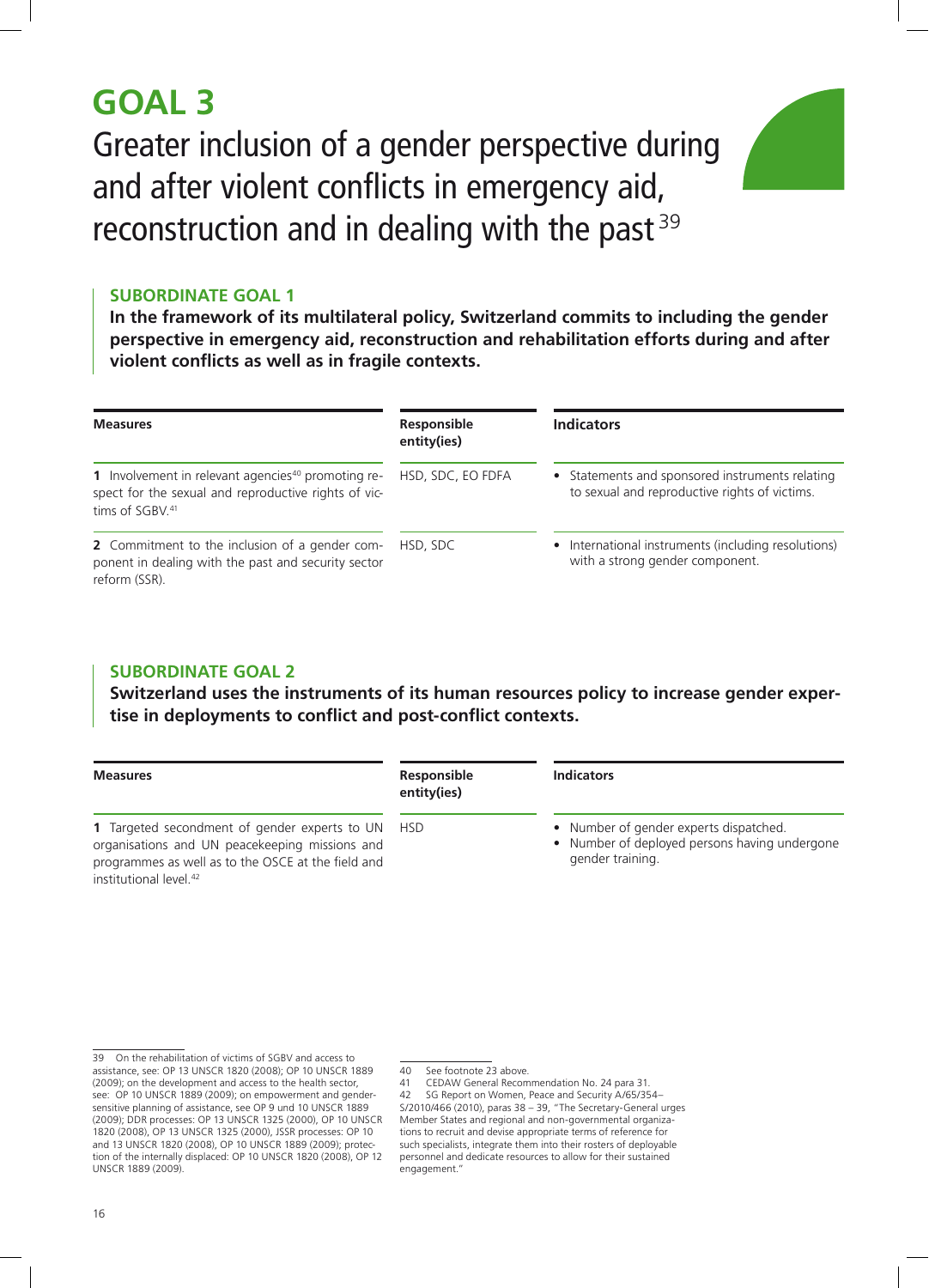**Switzerland implements UNSCR 1325 during and after violent conflicts, as well as in fragile contexts through its bilateral measures for emergency aid, reconstruction and dealing with the past.**

| <b>Measures</b>                                                                                                                                                                                                                                                                              | Responsible<br>entity(ies)                | <b>Indicators</b>                                                                                                                                                                                                                                                                                                                                                                                                                                                                                                                                  |
|----------------------------------------------------------------------------------------------------------------------------------------------------------------------------------------------------------------------------------------------------------------------------------------------|-------------------------------------------|----------------------------------------------------------------------------------------------------------------------------------------------------------------------------------------------------------------------------------------------------------------------------------------------------------------------------------------------------------------------------------------------------------------------------------------------------------------------------------------------------------------------------------------------------|
| 1 Emergency aid and reconstruction measures<br>in conflict and post-conflict situations are gender-<br>sensitive and take account of the specific security<br>and basic needs of women and girls in the following<br>areas:<br>• Sexual and reproductive health provision, in                | SDC, HSD                                  | Programmes and projects contain gender com-<br>ponents and gender-strategic targets.<br>• Evaluation reports take account of the gender-<br>specific targets.                                                                                                                                                                                                                                                                                                                                                                                      |
| particular for victims of SGBV, including psycho-<br>social, legal and economic aid<br>Gender-specific security needs of refugees and<br>internally displaced persons (e.g. in the manage-<br>ment of refugee camps and camps for the dis-<br>placed, and other forms of refugee assistance) |                                           |                                                                                                                                                                                                                                                                                                                                                                                                                                                                                                                                                    |
| 2 Integration of women and gender aspects in po-<br>lice, justice and armed forces reform (SSR, DwP). <sup>43</sup>                                                                                                                                                                          | HSD, SDC, DDPS                            | • HSA/SDC/DDPS reporting.<br>DCAF reporting.<br>Evaluation reports, examples of projects.                                                                                                                                                                                                                                                                                                                                                                                                                                                          |
| 3 Activities, programmes and projects focused<br>on dealing with the past (DwP) incorporate gen-<br>der aspects in all four areas: Right to Truth, Right<br>to Justice, Right to Reparation, Guarantee of Non-<br>Recurrence). <sup>44</sup>                                                 | HSD, SDC                                  | • Projects and programmes with gender sensitive<br>targets; evaluation reports.<br>• HSA reporting.                                                                                                                                                                                                                                                                                                                                                                                                                                                |
| 4 Activities, programmes and projects of humani-<br>tarian demining and clearance of explosive rem-<br>nants of war integrate gender aspects and take ac-<br>count of the specific needs of girls and women. <sup>45</sup>                                                                   | HSD, DDPS                                 | • Active support for an integrated gender per-<br>spective at the level of multilateral policy (UN<br>General Assembly First Committee, APMBC,<br>CCM and CCW).<br>• Political and financial support for the Gender<br>and Mine Action Programme (GMAP).<br>• Gender aspects are systematically integrated<br>into the programme and project cycles and,<br>where necessary, improvements are sought in<br>consultation with partners.<br>• Whenever possible delegations and deploy-<br>ments are made up of an equal number of men<br>and women. |
| 5 Activities undertaken to protect and guarantee<br>the rights of internally displaced persons and refu-<br>gees, and the search for durable solutions are gen-<br>der-sensitive. <sup>46</sup>                                                                                              | HSD, SDC, FDJP, ME-<br>NAD, SAFD, APD, AD | PiR programmes are gender-sensitive.<br>Planning and implementation as well as the<br>negotiation of durable solutions are carried out<br>with the equal participation of both sexes or<br>strong representation of women and girls.<br>Housing, land and property projects are gender<br>sensitive.<br>Emergency aid for internally displaced persons<br>and refugees reaches women and girls, par-<br>ticularly women who are raising or providing<br>support for a family on their own.                                                         |

<sup>43</sup> OP 10 UNSCR 1889 (2009); Efforts to reform the security sector integrate the different security needs and priorities of women and men, cf. UN Global Indicator to track implementation of UNSCR 1325 No. 26, UN SG Report on Women, Peace and Security S/2010/498 (2010), para 129.

<sup>44</sup> OP 9 and 10 UNSCR 1889 (2009).

<sup>45</sup> OP 9 and 10 UNSCR 1889 (2009).

<sup>46</sup> OP 10 UNSCR 1820 (2008), OP 10 UNSCR 1889 (2009).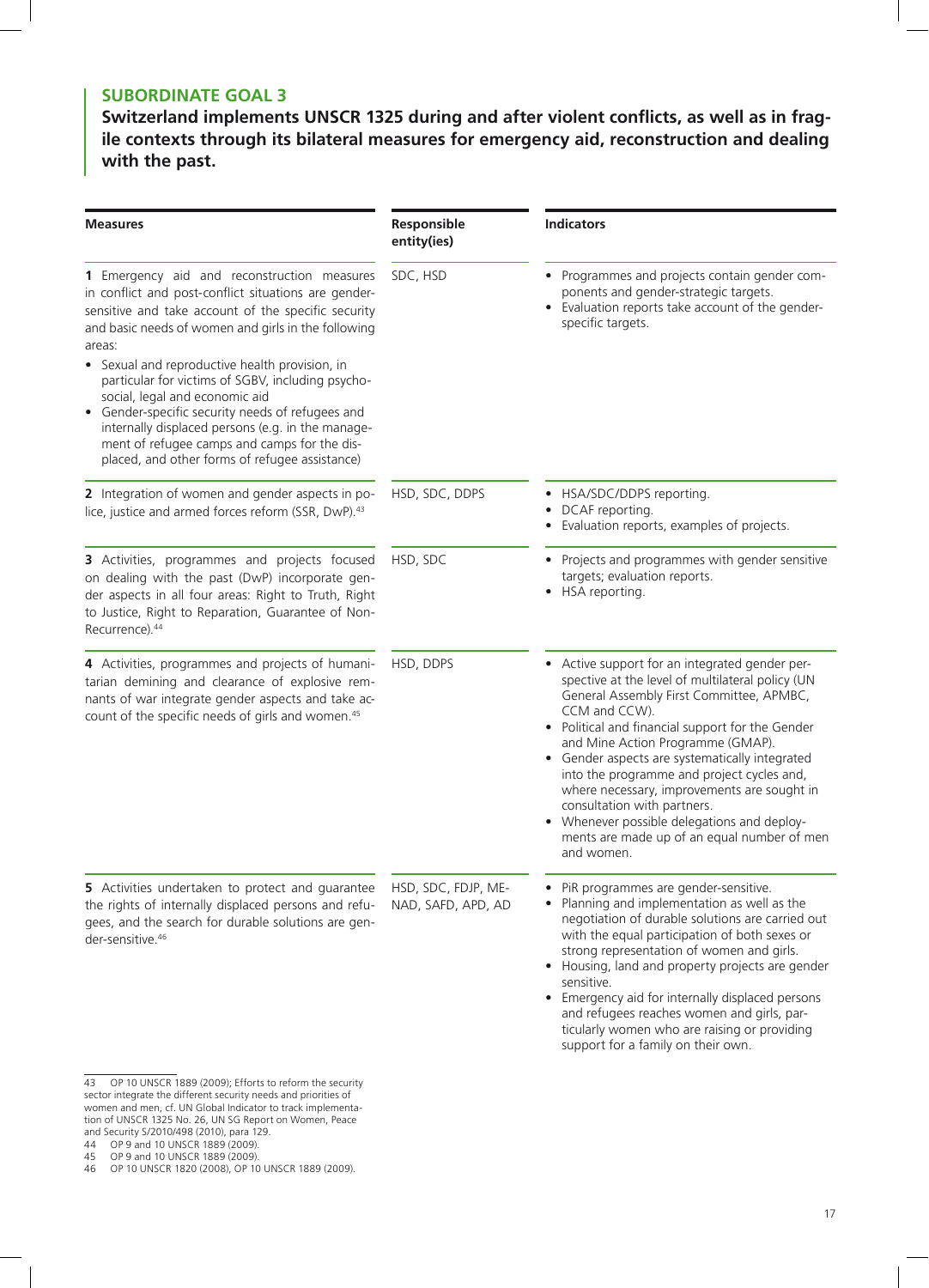### **GOAL 4** Greater inclusion of a gender perspective in conflict prevention



#### **Subordinate Goal 1**

**Switzerland uses the instruments of its conflict prevention policy and incorporates a gender perspective.**

| <b>Measures</b>                                                                                          | Responsible<br>entity(ies) | <b>Indicators</b>                                                                                                                                                                               |  |
|----------------------------------------------------------------------------------------------------------|----------------------------|-------------------------------------------------------------------------------------------------------------------------------------------------------------------------------------------------|--|
| 1 Greater consideration of the gender perspective<br>in Switzerland's efforts to prevent atrocities.     | HSD, DIL                   | Action is taken and statements are made on the<br>systematic integration of a gender perspective.                                                                                               |  |
| 2 Integration of gender aspects into small arms<br>control and international arms control. <sup>47</sup> | HSD, DSP, DDPS             | • Statements and sponsored instruments for<br>tighter controls on small arms.<br>• Commitment to the implementation of the Arms<br>Trade Treaty.<br>• Evaluation reports, examples of projects. |  |

<sup>47</sup> Particularly with regard to building capacity and strengthening women's participation see GA Resolution on Women and Disarmament A/RES/67/48 (2013) and Programme of Action to Prevent, Combat and Eradicate the Illicit Trade in Small Arms and Light Weapons in All Its Aspects (Outcome Document) A/ CONF.192/2012/RC/CRP.3/Rev.3, 7 September 2012.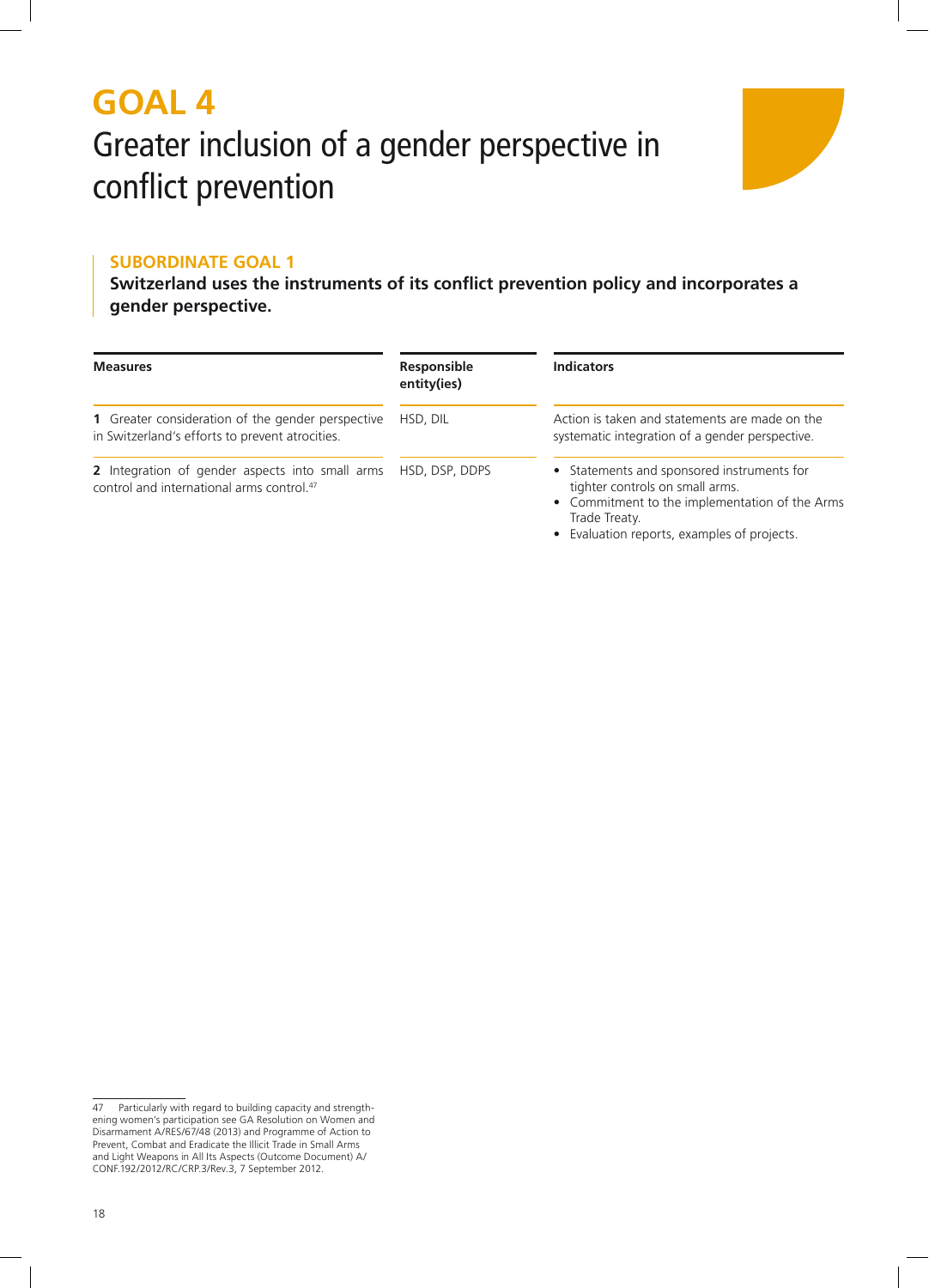**All Swiss civilian peacebuilding and military peacekeeping personnel and personnel to be deployed to conflict-affected and fragile contexts**<sup>48</sup> **are familiar with the issues covered by UNSCR 1325, 1820, 1888, 1889, 1960, 2106 and 2122.**

| <b>Measures</b>                                                                                                                                                                           | Responsible<br>entity(ies) | <b>Indicators</b>                                                                                                                                                                                                                                                                                  |
|-------------------------------------------------------------------------------------------------------------------------------------------------------------------------------------------|----------------------------|----------------------------------------------------------------------------------------------------------------------------------------------------------------------------------------------------------------------------------------------------------------------------------------------------|
| 1 Training of members of the Swiss Expert Pool for<br>Civilian Peacebuilding.                                                                                                             | <b>HSD</b>                 | • 75% of seconded and deployed personnel have<br>undergone training on the issues of women,<br>peace and security.<br>Qualitative feedback through course evaluation<br>questionnaires.<br>• Feedback from debriefing is taken into account<br>when designing courses.                             |
| 2 Routine training of all members of military peace-<br>keeping.                                                                                                                          | <b>DDPS</b>                | • All members of military peacekeeping missions<br>have undergone training on the content of<br>"Women, Peace and Security".<br>• Collection of qualitative feedback using course<br>evaluation questionnaires.<br>Feedback from reporting is taken into account<br>٠<br>when designing trainings. |
| 3 SDC personnel deployed to conflict-affected and<br>fragile contexts are aware of the content of "Wom-<br>en, Peace and Security".                                                       | <b>SDC</b>                 | • Awareness raising takes place.                                                                                                                                                                                                                                                                   |
| 4 Pre-deployment briefings based on context-<br>specific gender factsheets as well as gender-specific<br>reporting at the end of the mission for all civilian<br>peacebuilding personnel. | <b>HSD</b>                 | Integration of gender-specific issues in pre- and<br>post-deployment briefings, as well as in the<br>related forms, guidelines, etc.<br>• The forms contain a question on compliance<br>with and relevance of UNSCR 1325 related train-<br>ing during missions.                                    |
| 5 Integration of gender-specific issues in the re-<br>porting by serving members of military peacekeep-<br>ing insofar as existing possibilities permit.                                  | <b>DDPS</b>                | • References to gender-specific issues in the re-<br>porting and details on compliance with and the<br>relevance of UNSCR 1325 requirements during<br>peacekeeping missions.                                                                                                                       |

#### **Subordinate Goal 3**

**At the bilateral level, Switzerland is committed to greater inclusion of a gender perspective in conflict prevention and to strengthening the role of women.**

| <b>Measures</b>                                                                                                                                                                                                | Responsible<br>entity(ies)                                     | <b>Indicators</b>                                                                                                                |
|----------------------------------------------------------------------------------------------------------------------------------------------------------------------------------------------------------------|----------------------------------------------------------------|----------------------------------------------------------------------------------------------------------------------------------|
| 1 At the bilateral level, Switzerland promotes the<br>greater inclusion of a gender perspective in conflict<br>prevention. It supports activities that strengthen the<br>role of women in conflict prevention. | HSD, SDC, MENAD,<br>SAFD, APD, AD, repre-<br>sentations abroad | • HSA reporting<br>• Reporting by representations abroad.<br>Evaluation reports relating to NAP 1325; exam-<br>ples of projects. |

48 OP 10 UNSR 1820 (2008), OP 9 UNSR 1889 (2009).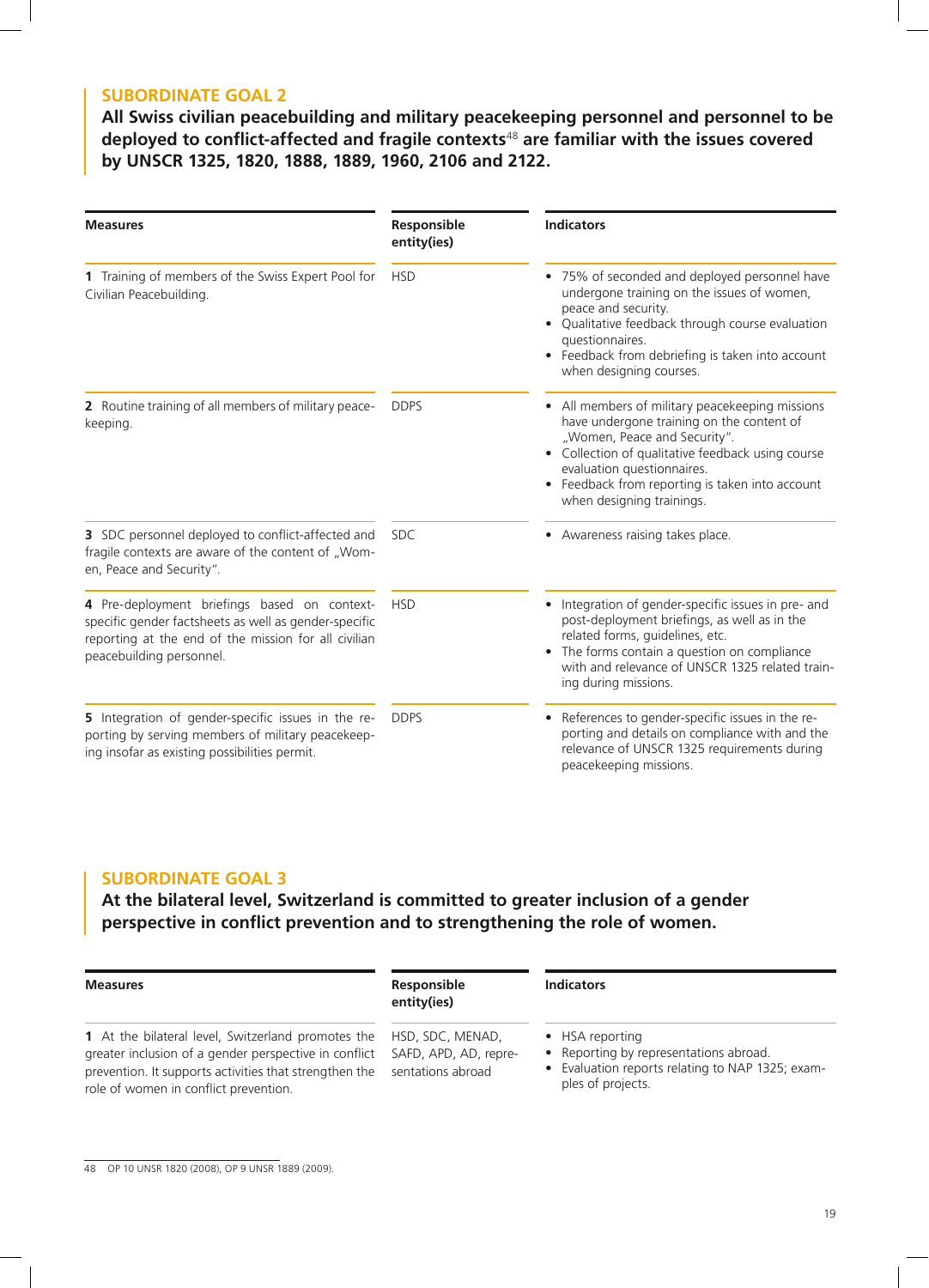### **GOAL 5** Mainstreaming "Women, Peace and Security" in the federal administration

#### **Subordinate Goal 1**

**Greater synergies between NAP 1325 and other strategies.**

| <b>Measures</b>                                                                                                                                                                                                                                     | Responsible<br>entity(ies) | <b>Indicators</b>                                                                                                                                                                                                                                                                                |
|-----------------------------------------------------------------------------------------------------------------------------------------------------------------------------------------------------------------------------------------------------|----------------------------|--------------------------------------------------------------------------------------------------------------------------------------------------------------------------------------------------------------------------------------------------------------------------------------------------|
| <b>1</b> Integration of a gender perspective in thematic<br>strategies, regional programmes and country strate-<br>gies for fragile and conflict-affected states, as well<br>as the development of strategic targets related to<br>Resolution 1325. | HSD, DSP, SDC, DDPS        | • A gender perspective or goals related to Resolu-<br>tion 1325 are contained in all relevant strategic<br>peacebuilding documents and in programmes<br>for those affected by conflict and fragile states.<br>• The ToR for evaluations take account of the<br>goals related to Resolution 1325. |

#### **Subordinate Goal 2**

**Through its human resources policy, Switzerland promotes the mainstreaming of Women, Peace and Security in the federal administration.**

| <b>Measures</b>                                                                                                                                                  | Responsible<br>entity(ies) | <b>Indicators</b>                                                                                                                                 |
|------------------------------------------------------------------------------------------------------------------------------------------------------------------|----------------------------|---------------------------------------------------------------------------------------------------------------------------------------------------|
| 1 Internal gender focal points are established and<br>gender contact persons appointed and given the<br>necessary time for gender mainstreaming activi-<br>ties. | SDC, HSD, DDPS             | • Job descriptions for internal gender focal points<br>and gender contact persons set out the tasks<br>and allow sufficient time to fulfill them. |
| 2 The administration's gender networks contain,<br>wherever possible, an equal number of men and<br>women.                                                       | EO FDFA, HSD, SDC          | • Number of women and men in gender net-<br>works.                                                                                                |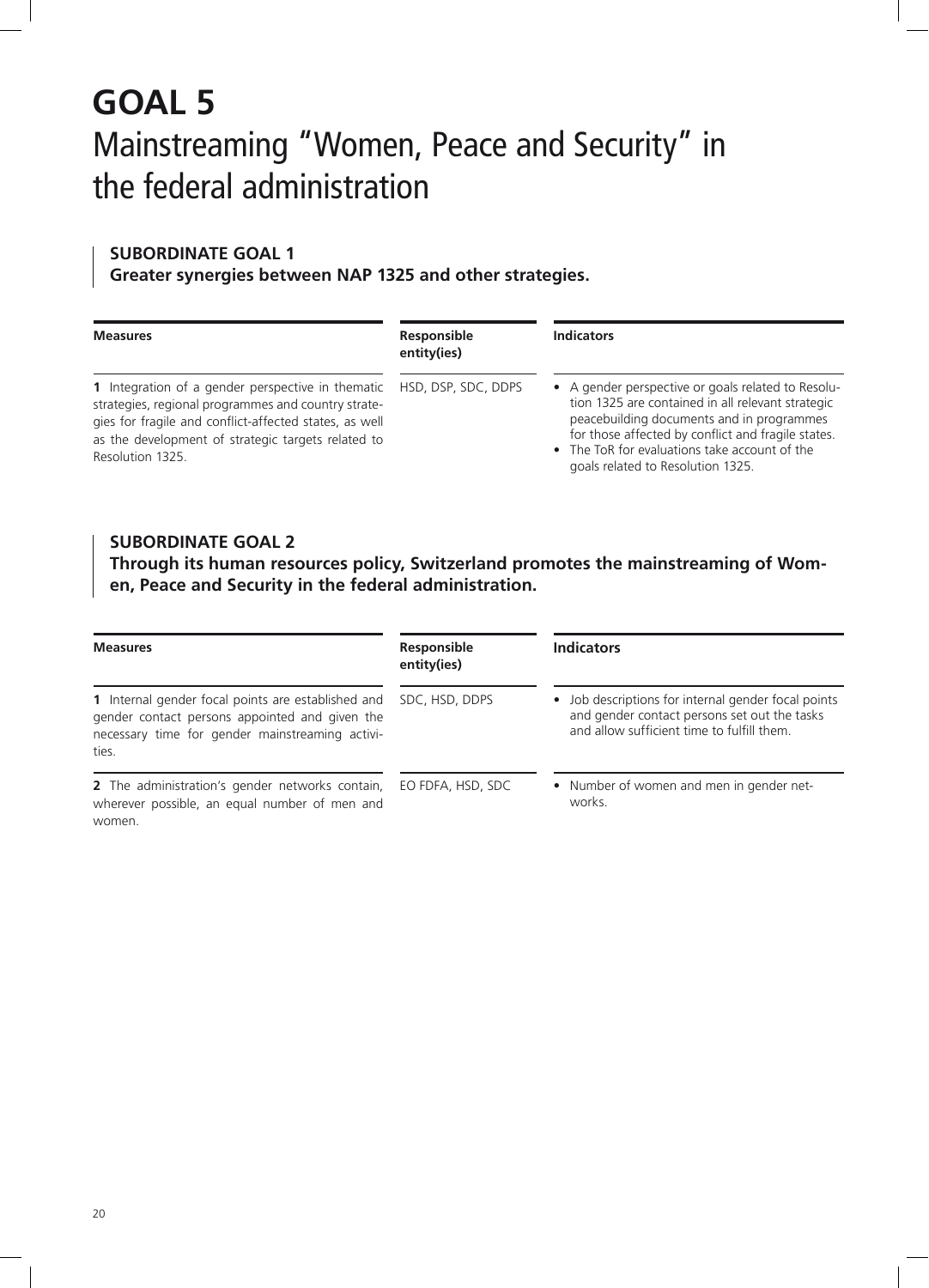#### **Subordinate Goal 3 Continued capacity building in policy planning and implementation in the area Women, Peace and Security.**

| <b>Measures</b>                                                                                                                                              | <b>Responsible</b><br>entity(ies) | <b>Indicators</b>                                                                                                                                                                                                                                                                        |
|--------------------------------------------------------------------------------------------------------------------------------------------------------------|-----------------------------------|------------------------------------------------------------------------------------------------------------------------------------------------------------------------------------------------------------------------------------------------------------------------------------------|
| 1 Awareness raising of employees including those<br>in high ranking management positions.                                                                    | HSD, SDC, DDPS                    | Resources and instruments made available.<br>Meetings and training courses held.                                                                                                                                                                                                         |
| 2 Gender mainstreaming in all areas of programme<br>and project management, and monitoring of the<br>implementation through internal gender focal<br>points. | HSD, DSP, SDC, DDPS               | • Internal gender focal points are given competen-<br>cies and gender mainstreaming is achieved.<br>Use of control instruments (e.g. principles of<br>gender-responsive budgeting).                                                                                                      |
| 3 Strengthening of cooperation with strategic part-<br>ners in the area of gender mainstreaming.                                                             | HSD, SDC                          | Programmes of strategic partners include the<br>gender perspective.<br>Contracts with strategic partners contain<br>gender-specific targets.                                                                                                                                             |
| 4 Dissemination of NAP 1325 both inside and out-<br>side the federal administration.                                                                         | DPA, DIL, SDC, EO<br>FDFA, DDPS   | NAP goals are well understood within the ad-<br>ministration.<br>Publication of the NAP on the websites of at<br>least the FDFA (HSD) and the DDPS.<br>Appearance of articles in pertinent publications.<br>Wide circulation of NAP 1325, including the<br>Swiss representations abroad. |

#### **Subordinate Goal 4 Greater accountability and strengthened monitoring function for civil society and parliament.**

| <b>Measures</b>                                                                    | Responsible<br>entity(ies) | <b>Indicators</b>                                                                                                                                                                                                                                                                                                              |
|------------------------------------------------------------------------------------|----------------------------|--------------------------------------------------------------------------------------------------------------------------------------------------------------------------------------------------------------------------------------------------------------------------------------------------------------------------------|
| 1 Regular monitoring of implementation of NAP<br>1325.                             | HSD, WG 1325               | An annual progress report is drawn up with<br>various priority areas. At the end of the imple-<br>mentation period a comprehensive report is<br>drawn up.<br>Reporting in the frame of the NGO Platform<br>1325.<br>Reports delivered to the foreign affairs com-<br>mittees of the National Council and Council of<br>States. |
| 2 Impact analysis of selected projects and pro-<br>grammes.                        | HSD, DSP, DDPS             | Financial and human resources earmarked for<br>impact analyses, and impact analyses carried<br>out.<br>Support for studies on the implementation of<br>UNSCR 1325 as part of the peacebuilding activi-<br>ties of the UN, NATO and EU insofar as available<br>resources permit.                                                |
| 3 External evaluation of the integration of UNSCR<br>1325 in Swiss foreign policy. | HSD, SDC                   | Evaluation of efforts to implement UNSCR 1325<br>in Switzerland between 2007 and 2016.                                                                                                                                                                                                                                         |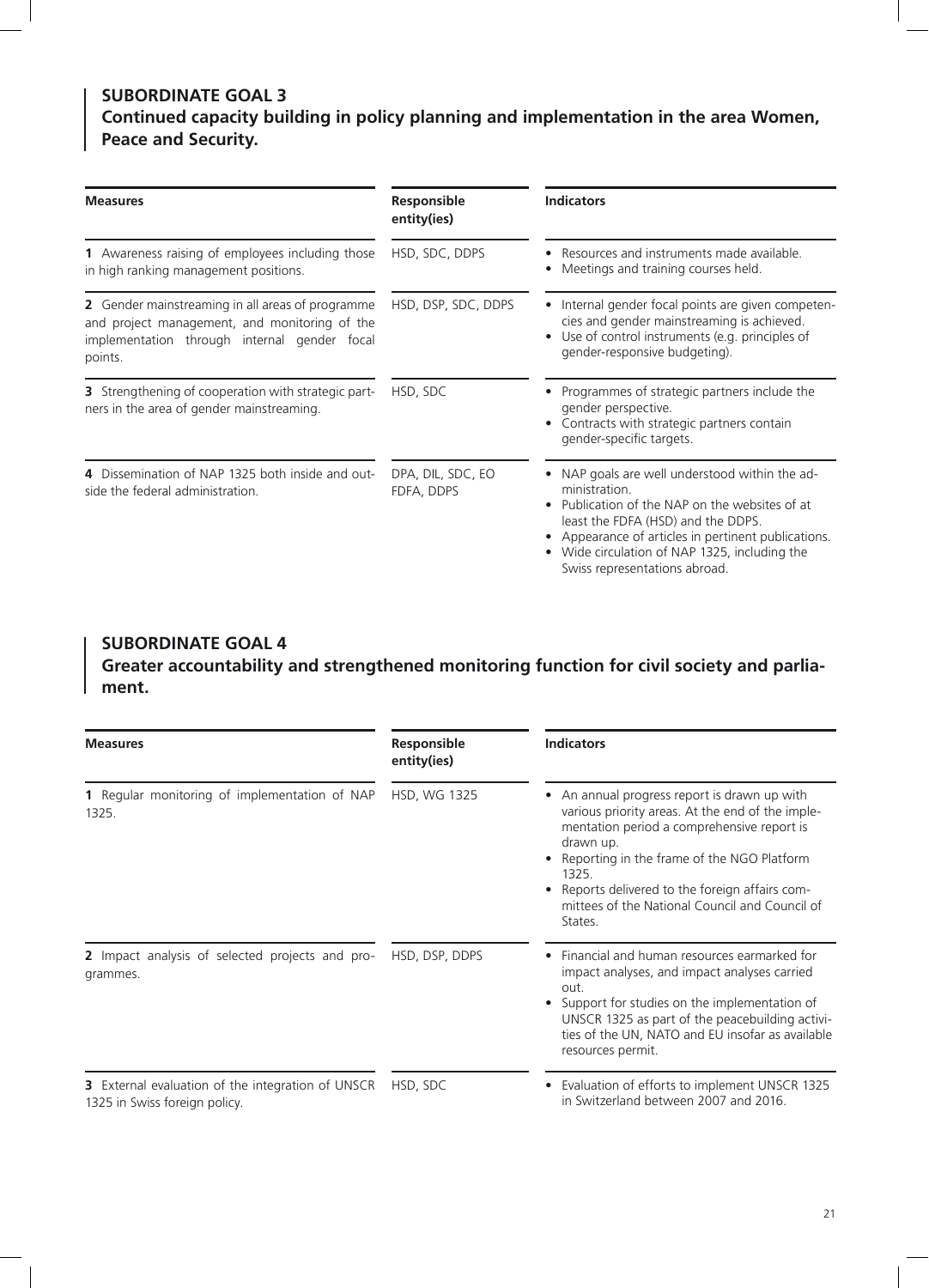### IV. Monitoring of implementation measures

› WG 1325 meets at least once a year to ensure the monitoring of implementation measures. The meetings are attended by at least one representative from each office involved in the implementation.

› During this meeting, participants analyse the current implementation status using the NAP logframe, identify what further steps are necessary for implementation and assess whether or not the list of implementing measures needs updating. Every year a report is drafted setting out new priority areas.

› Each meeting will draw up a protocol, as an appendix to NAP 1325.

› Following each meeting, the Coordination Committee for Peace Policy is informed at its own follow-up meeting, verbally and via the protocol, about the results of the WG annual meeting and the current status of implementation efforts. It approves the WG report.

› To ensure parliamentary oversight the WG implementation report is distributed to the foreign affairs committees of the National Council and Council of States.

› The Swiss NAP is inclusive in its development and implementation. The central role of civil society in the implementation of resolution 1325 was again underlined at the UN General Assembly in 2012. Swiss civil society was also very involved in developing the Swiss NAP. Since then interested civil society stakeholders in Switzerland have been actively consulted over both processes (revision and implementation of the NAP). At the Gender and Peacebuilding Roundtables organised by the Centre for Peacebuilding (KOFF) of the swisspeace foundation, representatives of non-governmental organisations and research institutes active in peacebuilding (NGO Platform 1325) are informed at least once a year about the current status of implementation work.

› Public awareness activities and measures in Switzerland support the implementation measures and increase understanding for the change initiated by NAP 1325.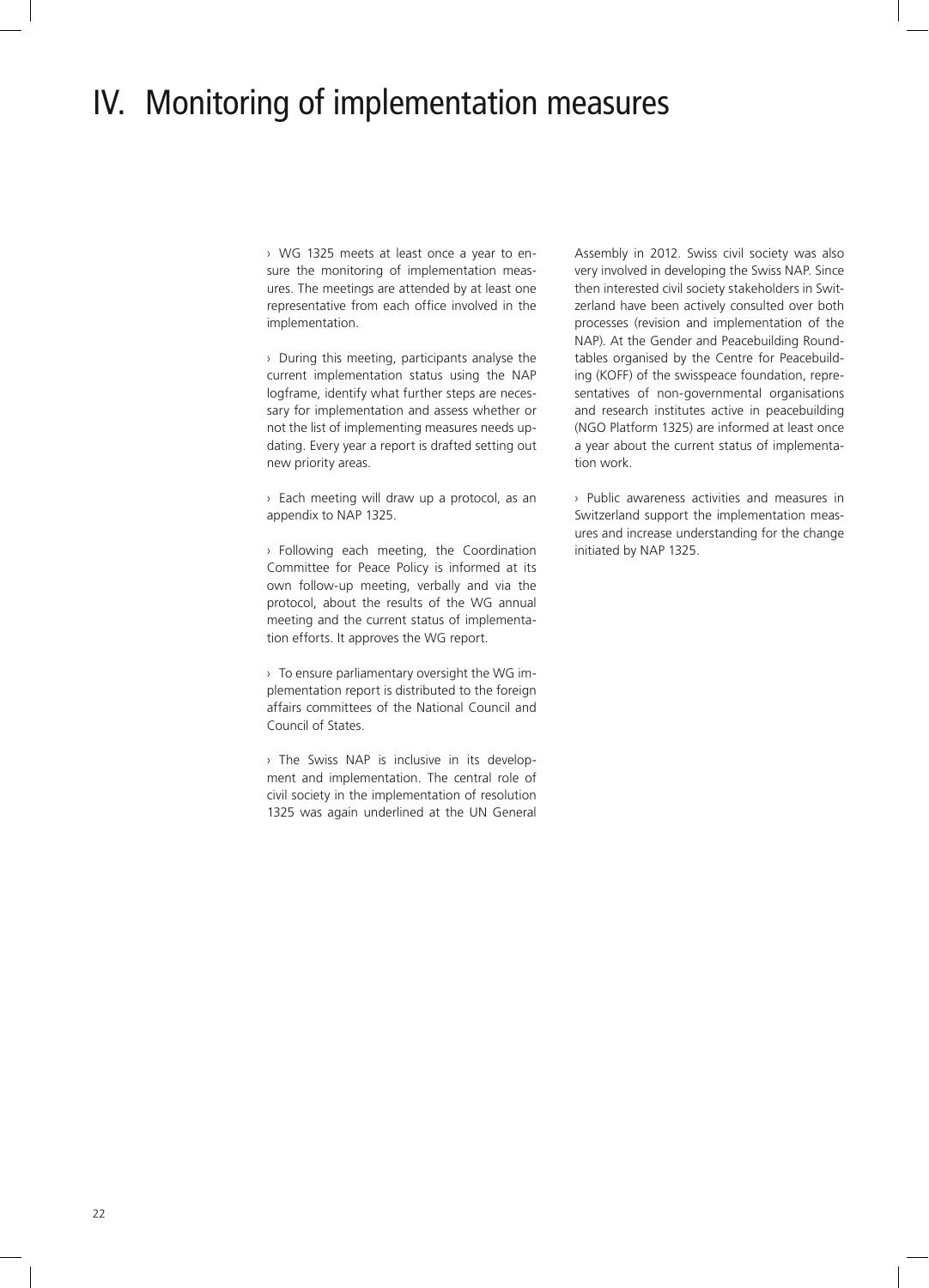### V. Further development of NAP 1325

NAP 1325 is an adaptable document that can be revised and added to at any time. The following participatory procedure is in place:

› Individuals and organisations active in peacebuilding have the possibility to submit a request to review any proposed additional measures.

› Requests to review additional measures must be submitted to the FDFA HSD, in writing and giving a reason for the request.

› HSD submits the requests to WG 1325.

› WG 1325 checks these and decides whether or not to recommend acceptance of the request to the Coordination Committee for Peace Policy.

› It is up to the Coordination Committee for Peace Policy to decide whether or not to incorporate a new measure into NAP 1325, through a process based on simple majority. If the proposed measure concerns a department or an office of the federal administration that is not represented in the Coordination Committee for Peace Policy, then the department or office in question must also be consulted.

› WG 1325 must explain to the individuals or organisation at the origin of the request, on behalf of the Coordination Committee for Peace Policy, the reason for its rejection or its acceptance.

› A measure that has been accepted will be added to NAP 1325.

› This procedure also applies in the case of any request from a government office.

› As a general rule the process from submission of the request to the decision lasts 3 months.

### VI. Resources

In deciding on the commitment of either human or financial resources, the offices concerned must bear in mind that the implementation of UNSCR 1325 is a priority. All offices involved in the implementation must take into account that the implementation of UNSCR 1325 and the list of related concrete measures enjoy priority status insofar as existing possibilities permit.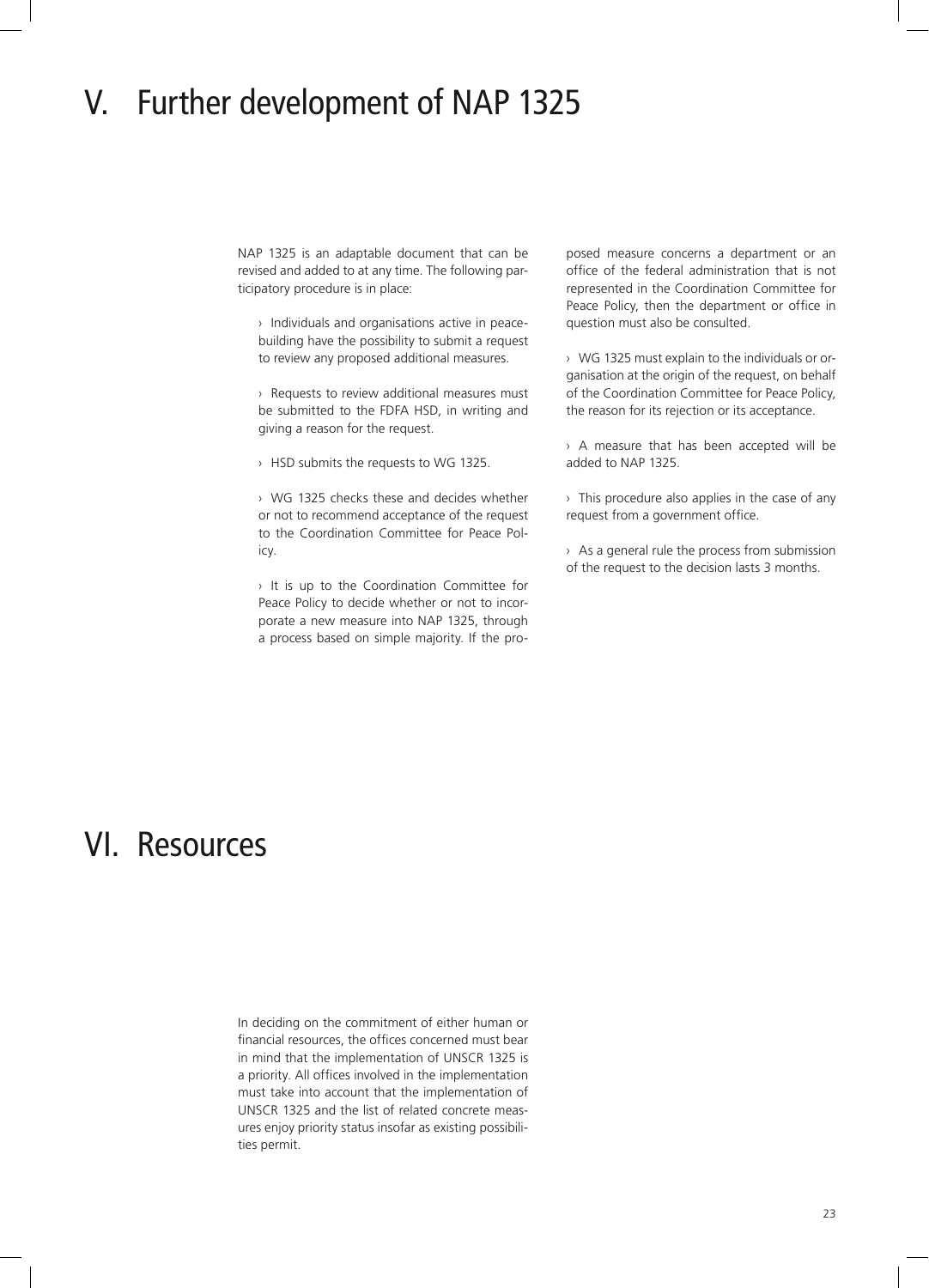### VII. Examples of implementation

#### Afghanistan<sup>49</sup>

Afghanistan is among the most dangerous places in the world for women. The maternal mortality rate is one of the highest worldwide. Violence against women, domestic violence, abuse, forced marriage and economic and political discrimination are commonplace. Although there are laws to eliminate violence against women these are rarely applied. Most women are not even familiar with these rights and have little or no access to legal protection.

To strengthen women's rights and awareness of these rights, Switzerland supports the Civil Society and Human Rights Network. It is also involved in the National Human Rights Programme that offers legal aid to women affected by violence and that promotes awareness of the rights of women in society. In addition Switzerland supports the promotion of education for girls and strengthens the economic and social position of women through the creation of earning potential and income generation.

Switzerland supports efforts to combat domestic violence with a contribution to the Law and Order Trust Fund for Afghanistan (LOTFA). Women are underrepresented in the Afghanistan police force. Domestic violence against women is widespread and in most cases is not reported or prosecuted. For a long time female victims had few possibilities to report crimes as police stations were entirely staffed by men. The recruitment of female police officers is being promoted within the framework of justice and police reform. By the middle of 2013 over 1,940 women had been admitted to the police force. They are primarily involved in investigating crimes against women and children. Through the recruitment of female police officers, the creation of an equality unit in the interior ministry and the introduction of family response units at police stations, victims of violence are ensured access to public safety facilities and domestic violence against women is reduced. Thanks to the Swiss contribution to extending the network of family response units to police stations in Kabul and five other provinces, women have an official contact point where they find refuge and protection. Training and awareness programmes on the subject of equality and violence against women have been extended to cover all police personnel.

In addition, Switzerland is campaigning for the implementation of the recommendations of the UN Human Rights Council Universal Periodic Review. Switzerland is part of the EU Human Rights and Gender Working Group in collaboration with the UNAMA Human Rights Unit. The group coordinates the human rights activities of donor countries and exchanges ideas on the current situation in the country in order, if necessary, to implement joint interventions or offer support.

#### **Dialogue with armed non-state actors to prevent gender-based violence**

Switzerland raises the issue of gender-specific violence in discussions with armed non-state actors, for example on the "Reaction to Norms" project of the Geneva Academy of International Humanitarian Law and Human Rights (ADH). The project deals, among other things, with gender-specific violations of international humanitarian law.

Switzerland further supports Geneva Call, an NGO that appeals to armed non-state actors to comply with international humanitarian law. Geneva Call develops measures for observing these norms to provide better protection to the civilians, women and children. To this end Geneva Call elaborates so-called Deeds of Commitment. Previously deeds were drawn up on banning landmines, child soldiers and recently also against sexual violence. Armed

<sup>49</sup> One of six guiding principles in the Swiss Agency for Development and Cooperation (SDC) Afghanistan country strategy is Equity with special attention to gender equality: No group is excluded from access to decision-making and public goods and services. Swiss assistance shall adapt to the specific needs and demands of men and women, particularly those of the disadvantaged, marginalised and vulnerable population groups such as IDPs and returnees, to enable them to have equal access to human development.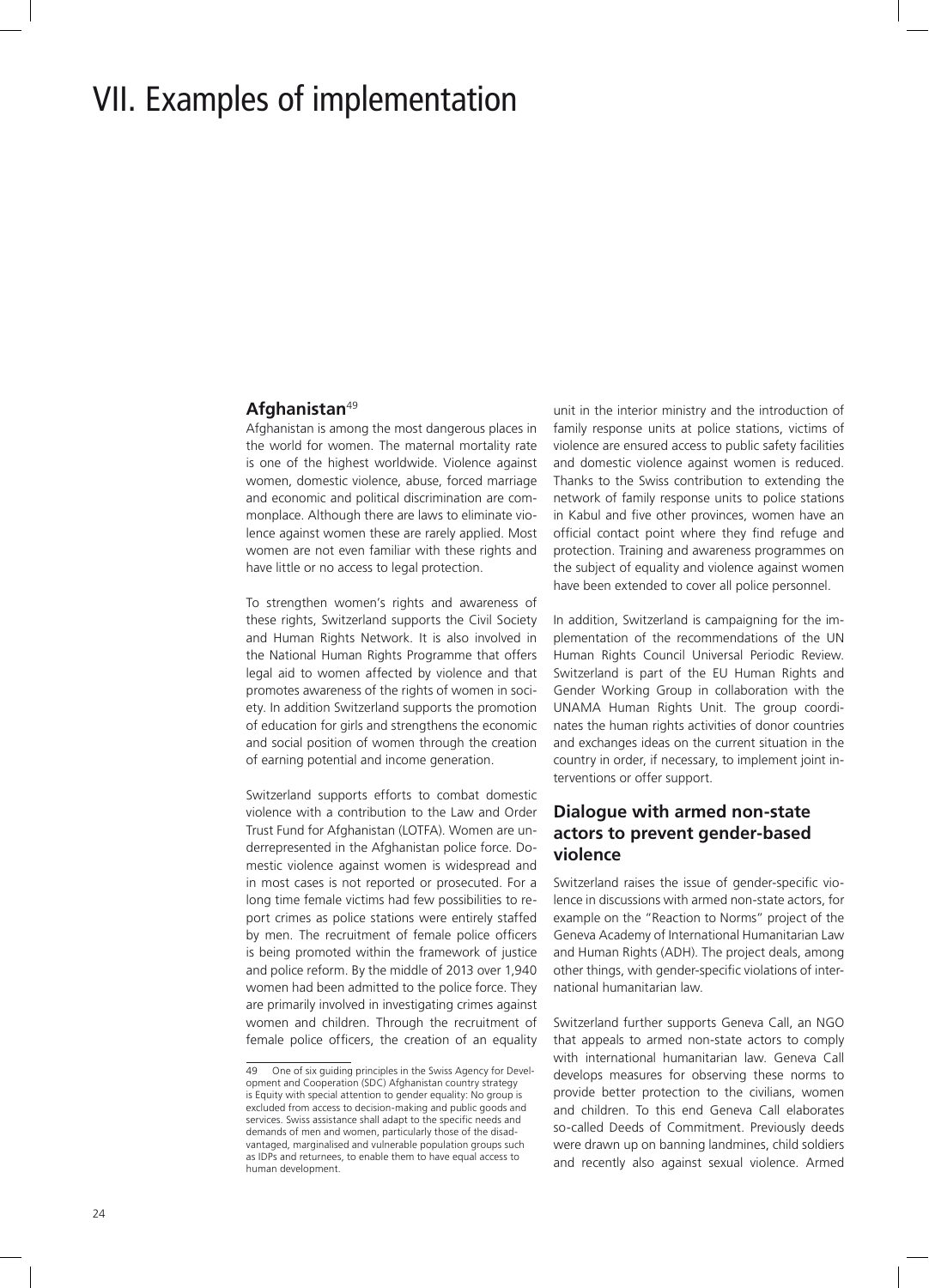non-state actors travel to Geneva to sign unilateral commitments to observe humanitarian law at confidential workshops.

In 2011 Switzerland gave financial support to the development of the Deed of Commitment for the Protection of Children from the Effects of Armed Conflict. This deed opposes the recruitment of child soldiers and its wording contains important gender components. It expressly mentions boys and girls as well as sexual violence. Seven armed groups from Burma/Myanmar have signed this deed. An important aspect of the work of Geneva Call is that it carries out monitoring of implementation of deeds along with local organisations and conducts inspection visits.

#### **North Africa**

Women had a determining influence on the popular uprisings that occurred during the so-called Arab Spring in North Africa. They joined with men to rise up against despotism, oppression, corruption, poverty and unemployment. As part of its human security policy and development work Switzerland supports the transition to democratic structures and the promotion of human rights in North Africa. In so doing it takes account of the goals of resolution 1325. Switzerland aims to safeguard the rights of women and the progress made so far without influencing the outcome of future domestic political reforms.

**In Egypt** Switzerland is sponsoring initiatives that include support for inclusive reform processes and the political participation of women. The Carter Center is organising a Human Rights Defenders Forum in Cairo in 2013 on the subject of religion and women's rights at which religious and traditional structures will be mobilised to press for respect for women's rights. Through the close cooperation between human rights defenders and religious as well as traditional leadership structures in the area of women's rights, religious leaders will be mobilised to defend and advance women's rights and policy makers positively influenced. The aim of a further project in Egypt is to form a coalition of different women's organisations (PeaceWomen Promote Democratic Processes).

**In Tunisia** Switzerland has provided support to civil society institutions since summer 2011 to advance an inclusive transition process with the participation of women. One project focuses on cooperation with women's rights organisations and civil society (Association Tunisienne des Femmes Démocrates – ATFD). Another project was devoted to constitutional reforms and women's participation in electoral legislation ("Accompanying Tunisia's Democratic Transition"). Women's participation in electoral processes is also supported through contribution payments to the UNDP electoral support project. A series of workshops was organised for selected politicians, interested circles, party representatives and women from all areas of society to encourage them to embrace the challenges and opportunities of election processes and to agree on measures to advance women's participation.

In addition Switzerland supports a project on crossparty dialogue – "Violence against Women" – led by the Center for Humanitarian Dialogue. With Switzerland's support a colloquium on cultural rights was organised for women's organisations and the "jeunes democrates" organisation, focusing primarily on the gender and age factors. Switzerland also supported the Tunisian Universal Periodic Review Process in which women's rights played a major role.

**In Libya** Switzerland co-financed in particular those UNDP projects aimed at boosting the participation of women. Following the elections women now account for 16% of National Congress members. In addition Switzerland supports organisations in Libya that specifically include both women and men in their team, for instance, Lawyers for Justice in Libya, which travels the country by bus drawing attention to the forthcoming constitutional process. At the forefront were two young women who facilitated dialogue with civil society and became the public face of the organisation. Various projects carried out with the NGO Mines Advisory Group aimed to address the specific needs of women and girls in addition to those of men and boys with regard to the dangers of explosive remnants of war. At courses attended by affected residents of contaminated areas, adults as well as children at boys' and girls' schools learnt how to safely negotiate the dangers in Libya.

**At a regional level** Switzerland sponsors the work of various women's networks with a peace-policy agenda, for example, the "National Dialogue for Implementation of UNSCR 1325", a project run by the Women's International League for Peace and Freedom (WILPF), the Annual Forum of the Civil Society Action Network (ICAN) and its short "What Women Say" country fact sheets, as well as the activities of PeaceWomen Across the Globe.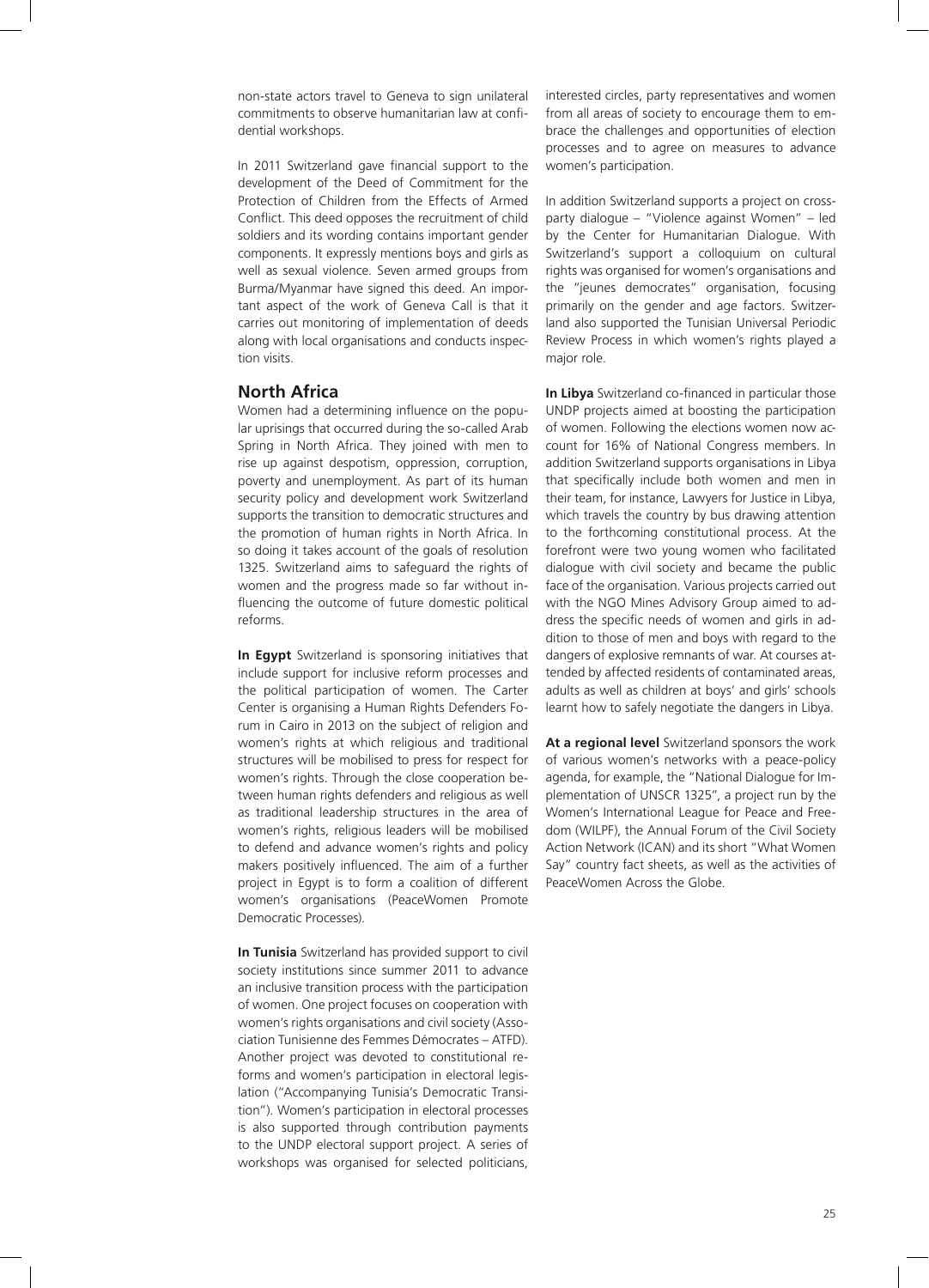#### **UNSCR 1325 and the Mine Action Strategy of the Swiss Confedera**tion<sup>50</sup>

Switzerland's international commitment has been primarily on two levels. First, it calls for the integration of a gender perspective in disarmament instruments. In 2010 Switzerland was co-sponsor of the first UN resolution on women and disarmament and also played an active role in the negotiations in 2012 on the new version.<sup>51</sup> Second, Switzerland strongly argues for armed non-state actors to accept their obligation to protect the civilians. Switzerland is very active in this area of diplomacy. For example, representatives of over 42 groups travelled to Geneva to sign the Deed of Commitment on banning landmines (including the PKK, FARC and different armed groups from Burundi, India, Iran, Iraq, Myanmar/Burma, the Philippines, Somalia, Sudan and Western Sahara).

In 2011 the Swiss Armed Forces made on average nine experts available to the United Nations Mine Action Service. In total Switzerland has spent around 15 million francs a year on mine clearance, with around half of that going to the Geneva International Centre for Humanitarian Demining (GICHD). The Gender and Mine Action Programme (GMAP) is based at GICHD and co-financed by Switzerland. This project has a direct influence on the gender-sensitive planning of demining projects and the drafting of political measures. There are three components to its work: a) research and dissemination of information, b) outreach, training and capacity building, and c) promotion of the inclusion of gender dimensions in the work around relevant disarmament treaties.

Apart from multilateral efforts, the deployment of DDPS mine experts and core contributions to strategic partners, Switzerland also funds projects in the field. One example is Swiss engagement in Kosovo. Switzerland supports and finances mine clearance where mass graves are suspected. This cooperation with the International Commission on Missing Persons particularly benefits the women of the region. Most of the around 14,000 missing persons are men. Investigating their whereabouts helps in establishing the truth and dealing with the past. Socio-economic aspects are also considered in a gender-sensitive way. Women have difficulty in obtaining a widow's pension if there is uncertainty as to whether their husbands are still alive. This source of revenue is extremely important for the family's survival in a region in which unemployment is still high.

#### **UNSCR 1325 and the federal government's small arms strategy**

Statistics show that young men aged between 15 and 29 are most at risk of becoming victims of armed violence. Yet women are disproportionately victims of armed violence in terms of the small number of weapons in their possession. This is above all the case in post-conflict contexts, in situations of urban violence and also in terms of domestic and sexual violence.

Switzerland has an inclusive approach to reducing armed violence, and focuses its activity on both the availability of weapons and the demand for small arms. At the same time the federal government strives to take gender-specific aspects into account in its approach to the proliferation and the misuse of small arms. Following military conflicts women are less likely to be included in demobilisation programmes although they take part in conflicts and often assume specific roles. Leadership positions in military control centres and in law enforcement authorities are likewise still too often filled by men only. If women are denied a say and the power to co-decide on these military and peace-policy issues there will be no sustainable solutions to the problems experienced by both sexes.

<sup>50</sup> Security Council resolution 1325 along with the UNMAS Gender Guidelines for Mine Action direct all political and operational activities within the Mine Action Strategy of the Swiss Confederation (2012-2015).

<sup>51</sup> General Assembly resolution on Women, Disarmament, Non-Proliferation and Arms Control, A/RES/67/48 (2013).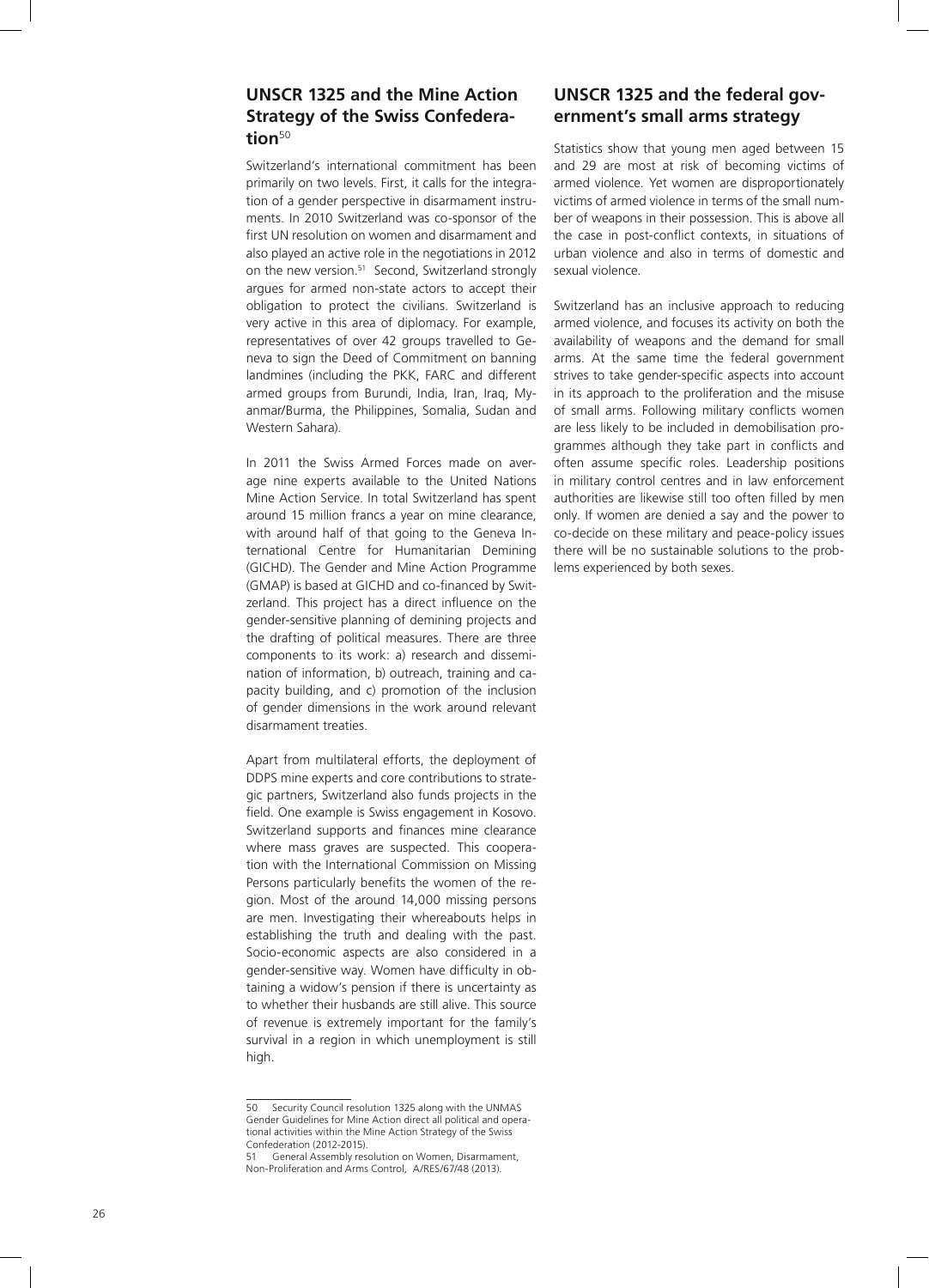## VIII. Glossary

| <b>CCPP</b>     | Coordination Committee for Peace Policy                                                             |
|-----------------|-----------------------------------------------------------------------------------------------------|
| CEDAW           | UN Convention on the Elimination of All Forms of Discrimination against Women                       |
| <b>DDPS</b>     | Federal Department of Defence, Civil Protection and Sport                                           |
| <b>DIL</b>      | Directorate of International Law                                                                    |
| DPA             | FDFA Directorate of Political Affairs                                                               |
| EAPC            | Euro-Atlantic Partnership Council                                                                   |
| <b>ECACOD</b>   | Europe, Central Asia, Council of Europe, OSCE Division (previously PD I)                            |
| <b>ECHR</b>     | European Court of Human Rights                                                                      |
| ECOSOC          | UN Economic and Social Council                                                                      |
| EO FDFA         | Office for Gender Equality FDFA-GS                                                                  |
| EU              | European Union                                                                                      |
| <b>FDFA</b>     | Federal Department of Foreign Affairs                                                               |
| fedpol          | Federal Office of Police                                                                            |
| FOGE            | Swiss Federal Office for Gender Equality                                                            |
| <b>FSIO</b>     | Federal Social Insurance Office                                                                     |
| GA              | <b>UN General Assembly</b>                                                                          |
| GBV             | Gender-based violence                                                                               |
| <b>HDIM</b>     | OSCE Human Dimension Implementation Meeting                                                         |
| <b>HDS</b>      | <b>OSCE Human Dimension Seminar</b>                                                                 |
| <b>HRC</b>      | UN Human Rights Council                                                                             |
| <b>HSD</b>      | FDFA Human Security Division (previously PD IV)                                                     |
| <b>DSP</b>      | Division for Security Policy (previously Political Affairs Secretariat/Division for Security Policy |
|                 | and Crisis Management DSEC)                                                                         |
| <b>HSN</b>      | Human Security Network                                                                              |
| IB V            | International Relations Defence - RI D (DDPS)                                                       |
| <b>IDWG</b>     | Interdepartmental Working Group on UNSCR 1325                                                       |
| <b>KFOR</b>     | Kosovo Force (NATO mission in Kosovo)                                                               |
| <b>MCC</b>      | Military Criminal Code                                                                              |
| <b>NAP 1325</b> | National Action Plan to implement UN Security Council resolution 1325                               |
| <b>NATO</b>     | North Atlantic Treaty Organisation                                                                  |
| <b>NGO</b>      | Non-governmental Organisation                                                                       |
| OAG             | Office of the Attorney General                                                                      |
| OIOS            | UN Office of Internal Oversight Services                                                            |
| OSCE            | Organisation for Security and Cooperation in Europe                                                 |
| PC.             | Swiss Penal Code                                                                                    |
| PD II           | Political Affairs Division II, FDFA; now MENAD; SAFD; APD; AD                                       |
| PfP             | Partnership for Peace                                                                               |
| PolS/DSP        | Political Affairs Secretariat; now Division for Security Policy                                     |
| <b>SCPKO</b>    | UN Special Committee on Peacekeeping Operations                                                     |
| <b>SDC</b>      | Swiss Agency for Development and Cooperation                                                        |
| <b>SEA</b>      | Sexual exploitation and abuse                                                                       |
| SGBV            | Sexual and gender-based violence                                                                    |
| SRSG            | Special Representative of the Secretary-General                                                     |
| <b>SteeCom</b>  | Steering committee                                                                                  |
| SWISSINT        | Swiss Armed Forces Centre of Excellence for Peace Support Missions Abroad                           |
| <b>TCC</b>      | Troop-contributing countries                                                                        |
| ToR             | Terms of Reference                                                                                  |
| UN              | <b>United Nations</b>                                                                               |
| <b>UNDP</b>     | United Nations Development Programme                                                                |
| <b>UNIOD</b>    | United Nations and International Organisations Division (previously PD III)                         |
| <b>UNSCR</b>    | UN Security Council resolution                                                                      |
| <b>UPR</b>      | Universal Periodic Review                                                                           |